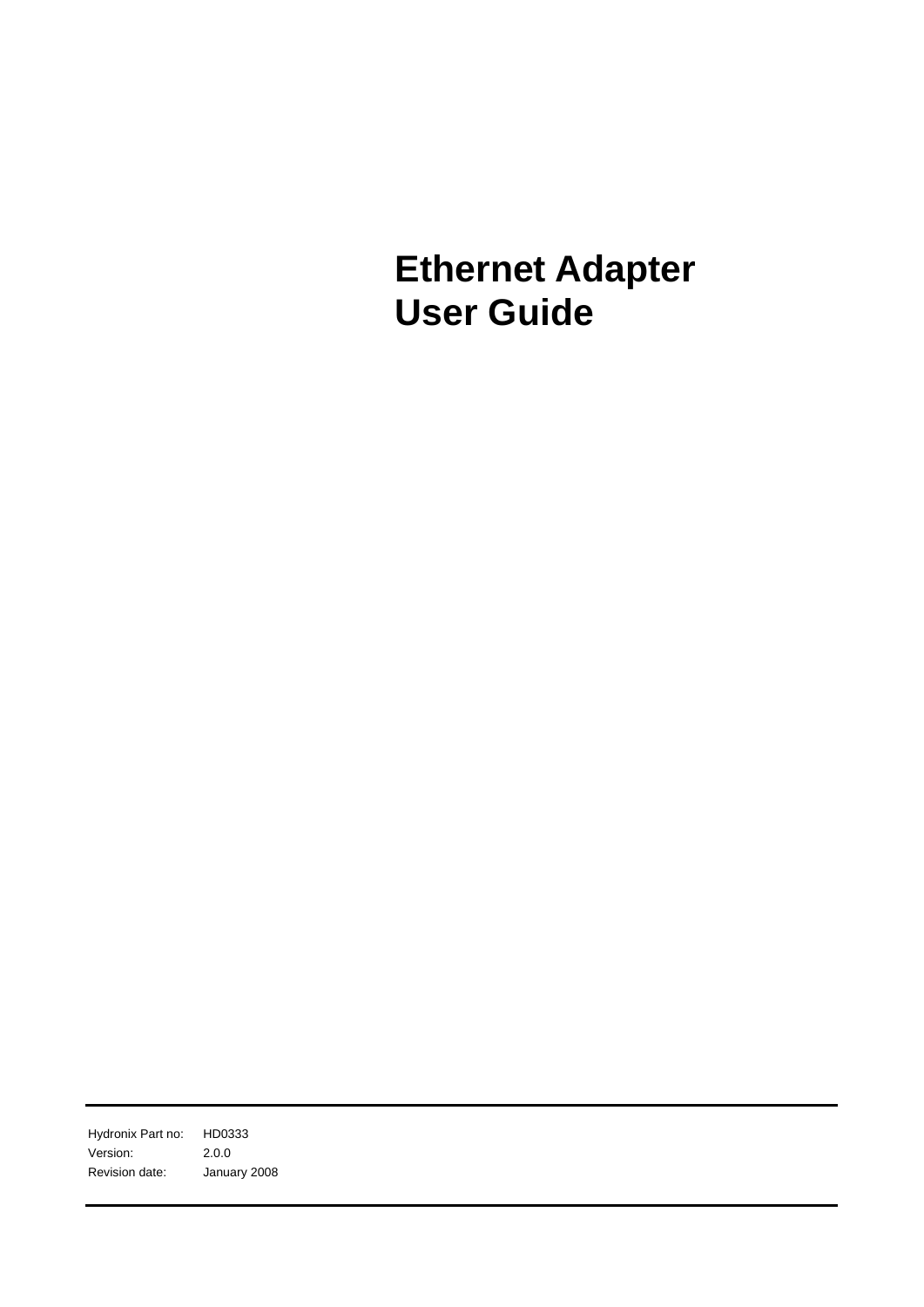#### COPYRIGHT

Neither the whole or any part of the information contained in nor the product described in this documentation may be adapted or reproduced in any material form except with the prior written approval of Hydronix Limited, hereinafter referred to as Hydronix.

© 2008

Hydronix Limited 7 Riverside Business Centre Walnut Tree Close **Guildford** Surrey GU1 4UG United Kingdom

All rights reserved

#### CUSTOMER RESPONSIBILITY

The customer in applying the product described in this documentation accepts that the product is a programmable electronic system which is inherently complex and which may not be completely free of errors. In doing so the customer therefore undertakes responsibility to ensure that the product is properly installed commissioned operated and maintained by competent and suitably trained persons and in accordance with any instructions or safety precautions made available or good engineering practice and to thoroughly verify the use of the product in the particular application.

#### ERRORS IN DOCUMENTATION

The product described in this documentation is subject to continuous development and improvement. All information of a technical nature and particulars of the product and its use including the information and particulars contained in this documentation are given by Hydronix in good faith.

Hydronix welcomes comments and suggestions relating to the product and this documentation

#### ACKNOWLEDGEMENTS

Hydronix, Hydro-Probe, Hydro-Mix, Hydro-View and Hydro-Control are Registered Trade Marks of Hydronix Limited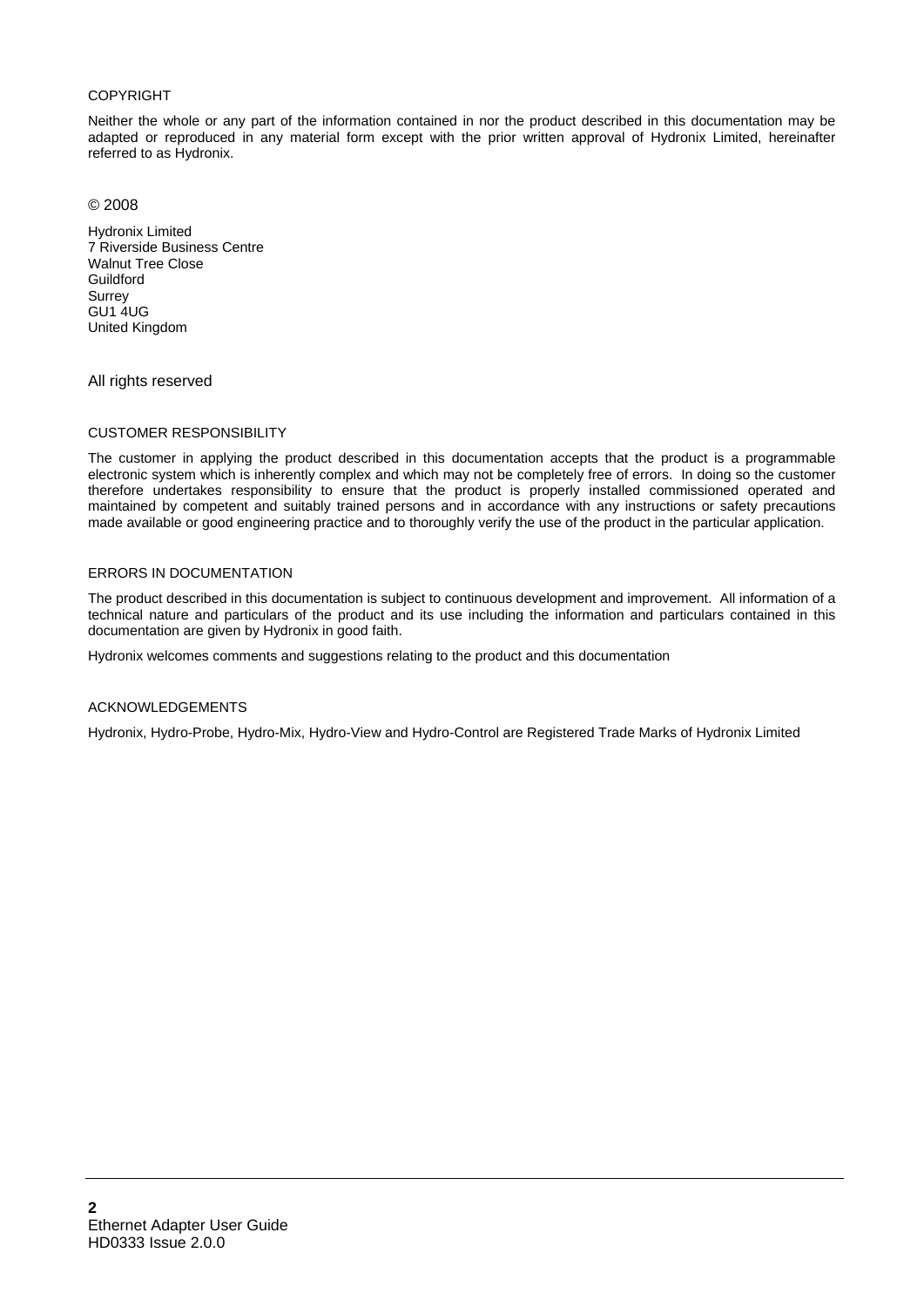# *Revision history*

| <b>Revision No.</b><br><b>Date</b> |               | <b>Description of change</b> |  |
|------------------------------------|---------------|------------------------------|--|
| 1.0.0                              | December 2007 | <b>First Draft</b>           |  |
| 2.0.0                              | January 2008  | First edition released       |  |
|                                    |               |                              |  |
|                                    |               |                              |  |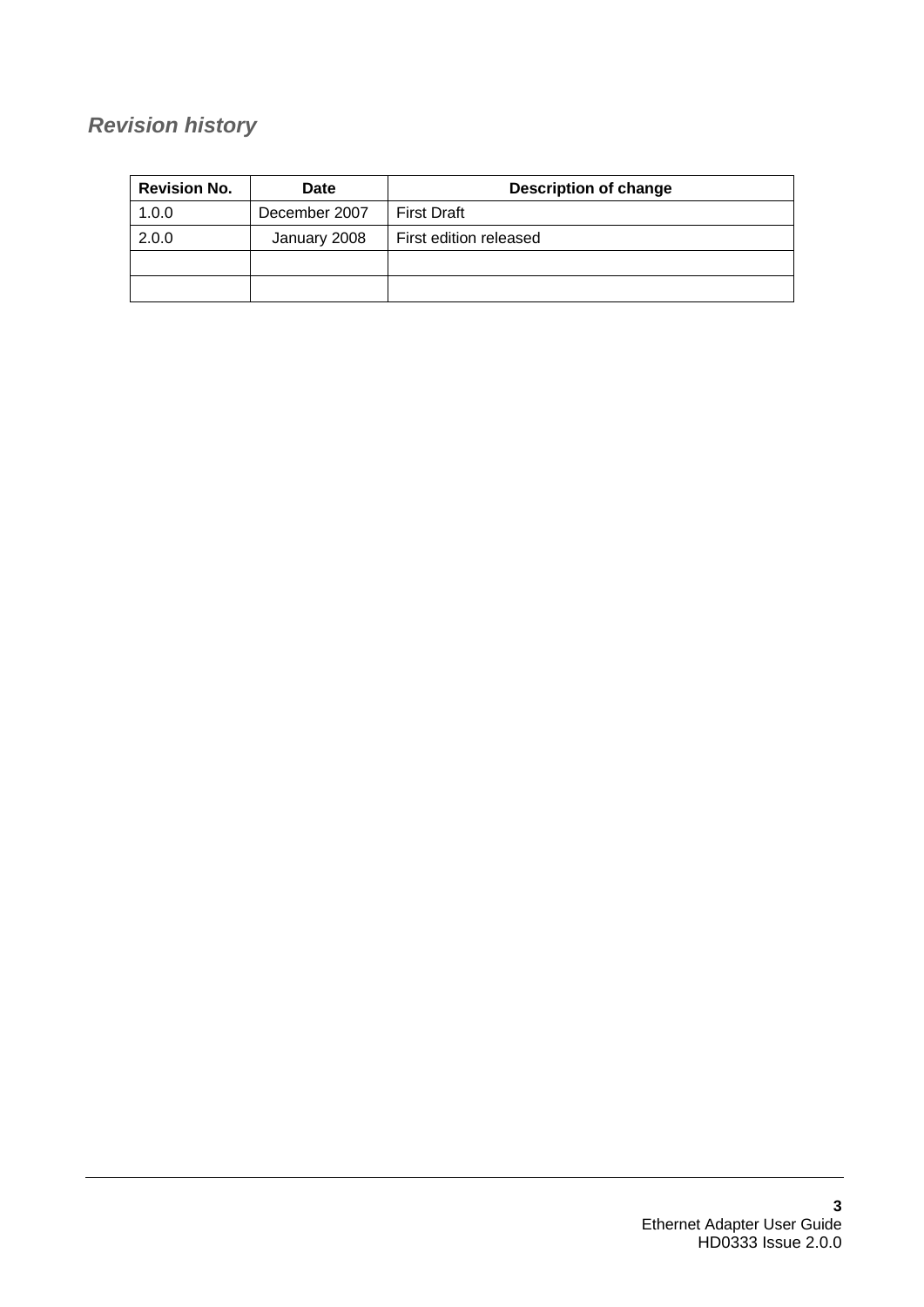# **Table of Contents**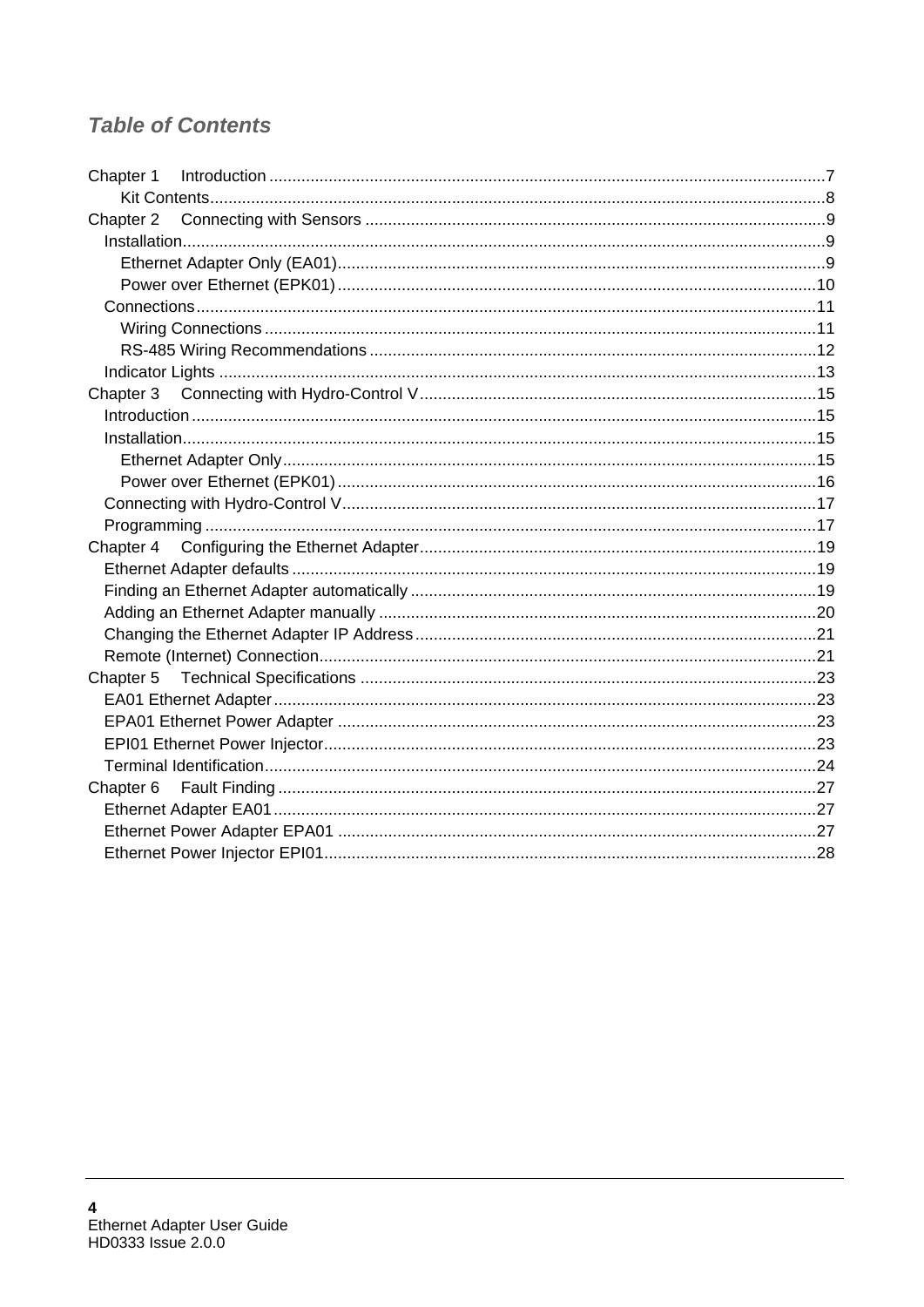# *Table of Figures*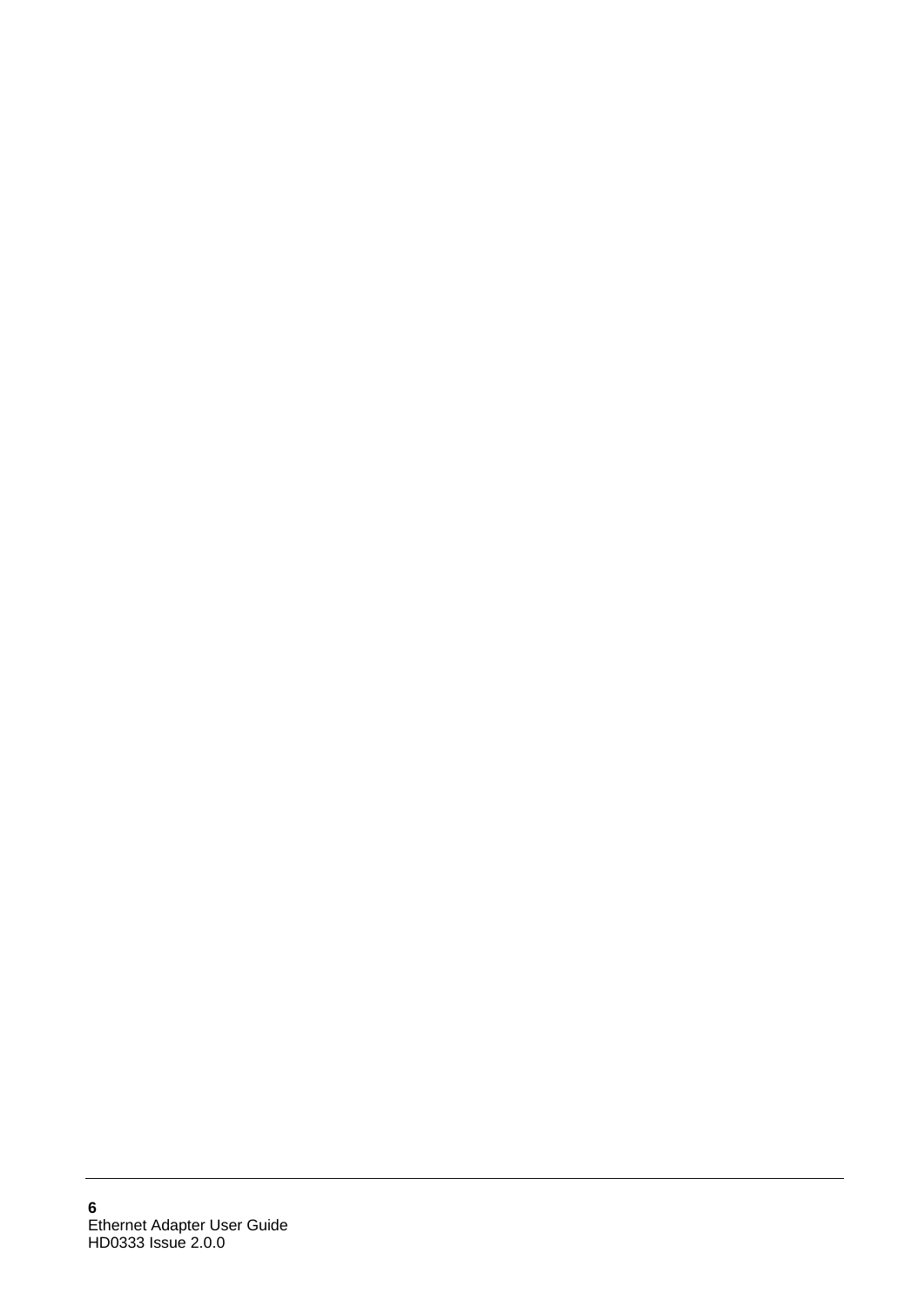## **Chapter 1 Introduction**

The Hydronix Ethernet Adapter provides a simple method of network enabling Hydronix products. The Adapter is a small DIN-rail mounted unit that converts packets received over an Ethernet (TCP/IP) network to RS485 or RS232. This enables a host PC elsewhere on the network to communicate with sensors using Hydronix Hydro-Com software. Remote configuration and control of a Hydro-Control V unit is also possible.

An option of using Power over Ethernet is available via a second small DIN-rail module to eliminate the need for a local 24V supply for the sensors.



**Figure 1: Ethernet Adapter Kit Connections**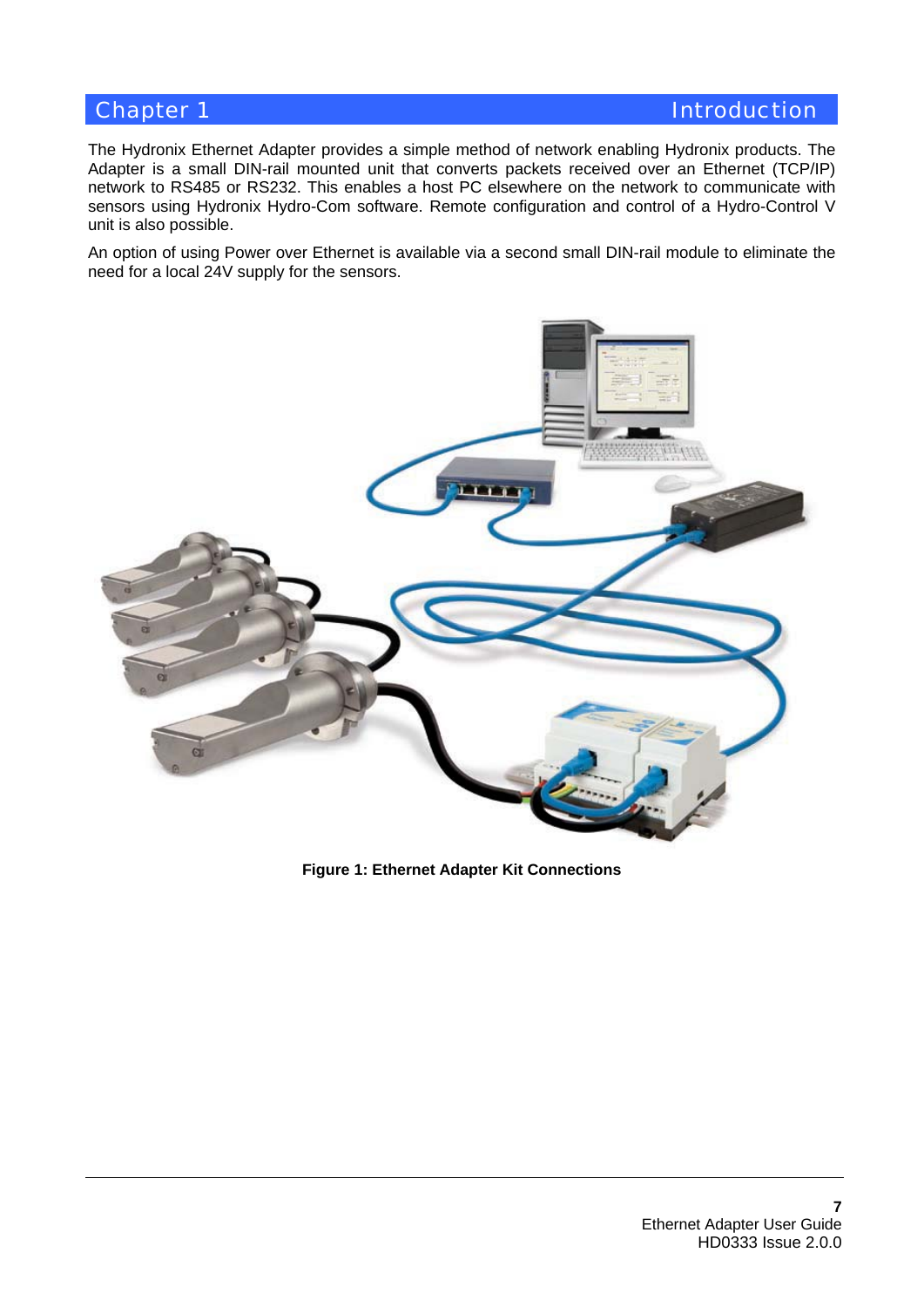## **Kit Contents**



- A Ethernet Adapter EA01
- B Ethernet Power Adapter EPA01
- C Ethernet Power Injector EPI01
- D IEC Mains Cable
- E Ethernet Patch Cables x 3

#### **Order Options:**

| <b>Ethernet Adapter Kit</b>        | Part Number: EAK01                                                                                                   |  |  |
|------------------------------------|----------------------------------------------------------------------------------------------------------------------|--|--|
| Comprises:                         | Ethernet Adapter, Ethernet Patch Cable (0.5m), User Guide, CD with<br>Hydro-Com software and User Guide              |  |  |
| Use:                               | Use with external 24V power supply                                                                                   |  |  |
| <b>Ethernet Power Adapter Kit:</b> | Part Number: EPK01                                                                                                   |  |  |
| Comprises:                         | All the above plus Ethernet Power Adapter, Power Injector, IEC<br>mains cable and 2 additional Ethernet Patch Cables |  |  |
| Use:                               | Provides power and Ethernet connection over standard CAT5e cable                                                     |  |  |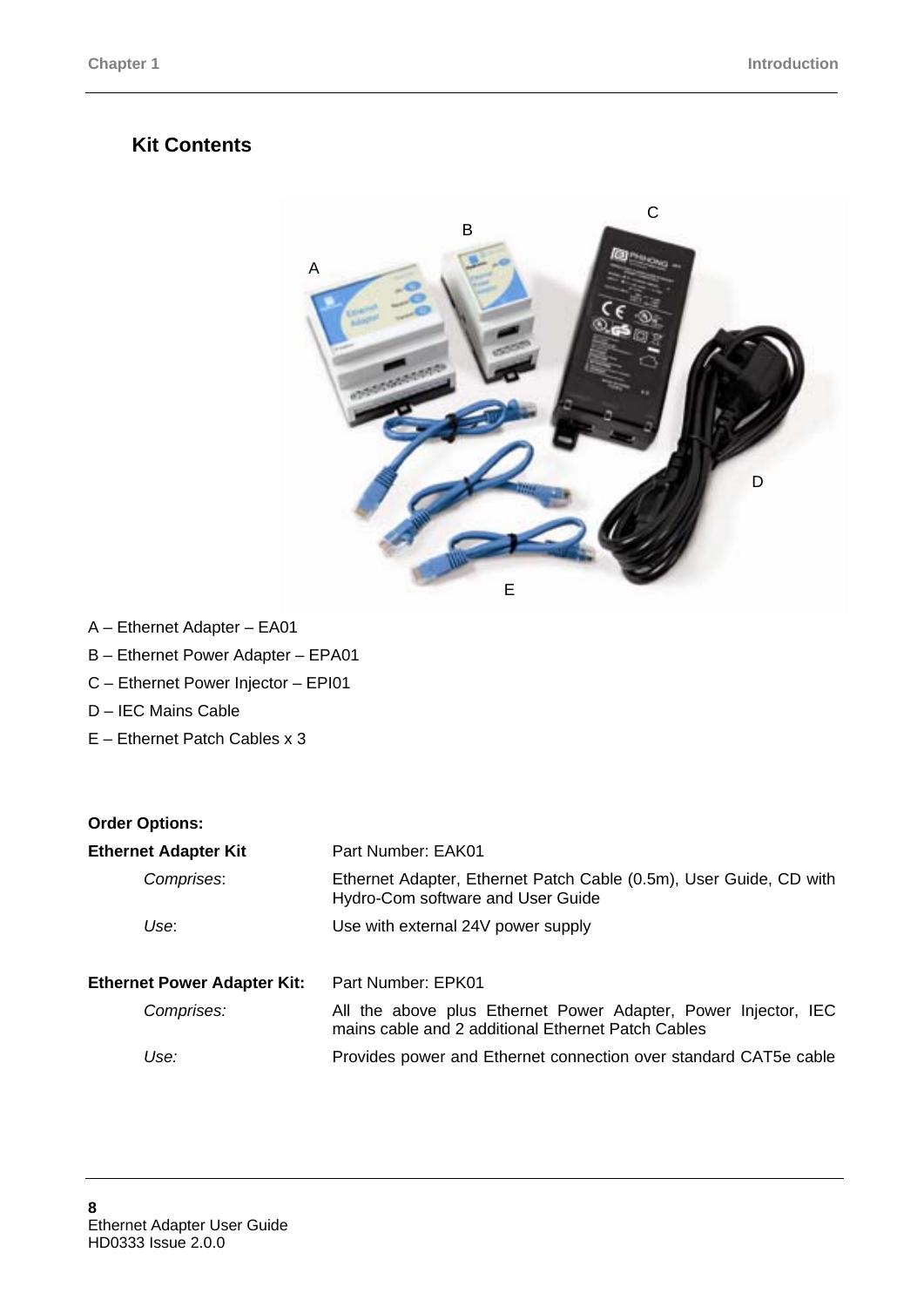## **Installation**

Depending on the installation option chosen, the system should be set up as shown in the diagrams below. Terminal identification for each module is shown later in this chapter.

## **Ethernet Adapter Only (EA01)**

The most basic setup uses only the Ethernet Adapter and is arranged as shown below:



**Figure 2: Connections for Ethernet Adapter only** 

## *Location of the Ethernet Adapter (EA01)*

The Ethernet Adapter should be mounted in the wiring junction box as close to the sensors as possible, and protected from water and excessive dust. Connect the Ethernet drop cable from the network connection to the Ethernet port of the Adapter. Connect a 24V dc supply to the 24V+ and 0V input terminals of the Ethernet Adapter, ensuring that the power supply and wire is of a sufficient power rating to carry the power for the number of sensors connected.

Connect the RS485 sensor cable to the Ethernet Adapter outputs, taking care to note the recommendations in the RS485 Wiring Recommendations in Chapter 3.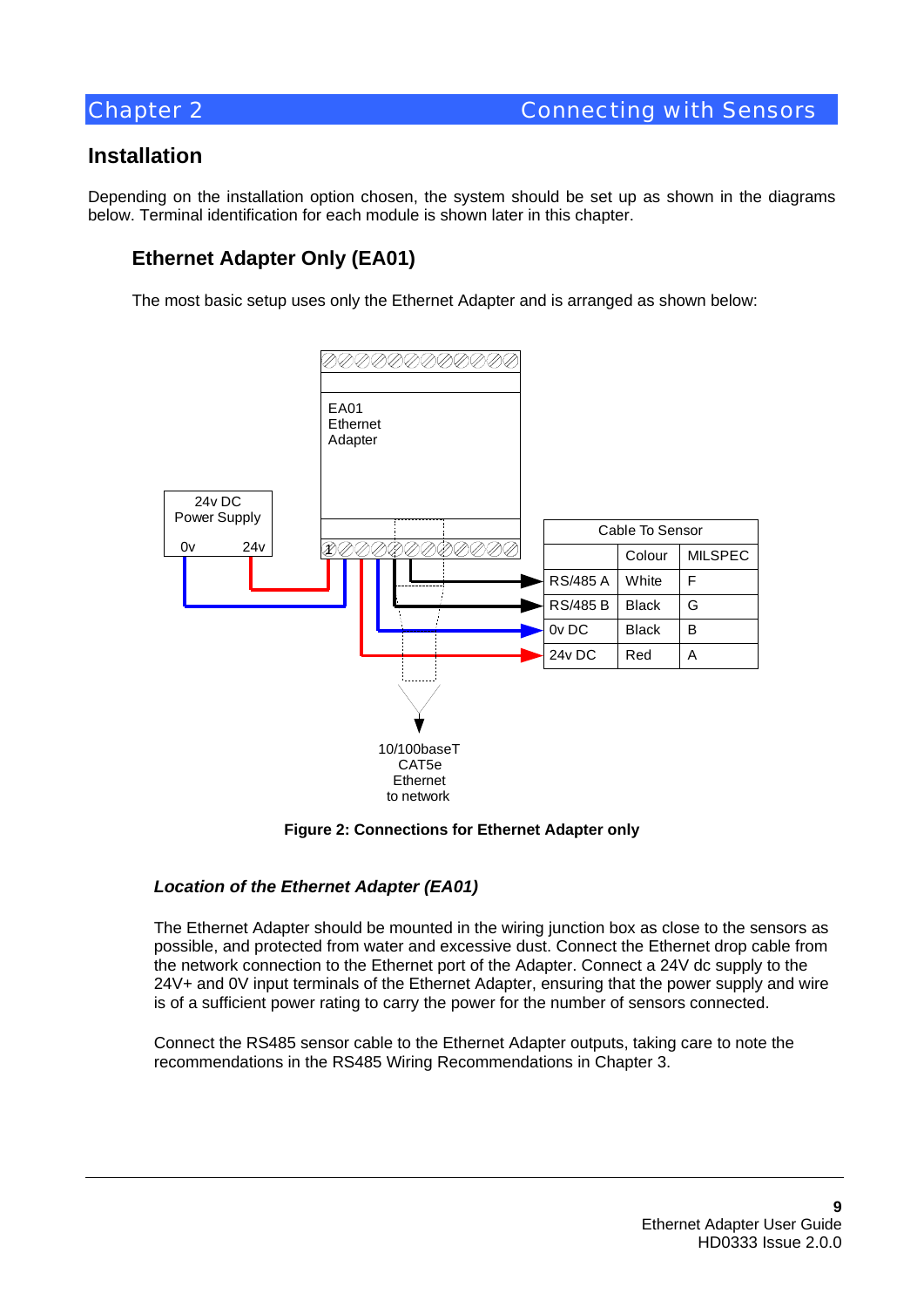## **Power over Ethernet (EPK01)**

To eliminate the need for a local 24V supply for the adapter and sensors, the optional Power over Ethernet kit can be used. The arrangement is as shown below:



**Figure 3: Connections for Ethernet Adapter and Power Adapter** 

#### *Location of the Power Adapter (EPA01)*

The Power Adapter Module (EPA01) should be mounted in the wiring junction box close to the sensors and beside the Ethernet Adapter, protected from water and excessive dust. Connect the Ethernet drop cable from the router to the IN port of the Power Adapter. This cable carries both the power and the Ethernet communications signals. Connect a short Ethernet cable from the OUT port of the Power Adapter to the Ethernet port on the Adapter. This cable carries only the Ethernet communications. Connect short insulated wires from the 24V+ and 0V outputs of the Power Adapter to the 24V+ and 0V inputs of the Ethernet Adapter, ensuring that the wire is of sufficient power rating to carry the power for the number of sensors connected.

Connect the RS485 sensor cable to the Ethernet Adapter outputs, taking care to note the recommendations in the RS485 Wiring Recommendations in Chapter 3.

Sufficient ventilation and cooling should be employed to keep the air temperature around the unit to a suitable level for the number of sensors being powered. The diagram below shows the number of sensors that can be used at different air temperatures for each sensor type.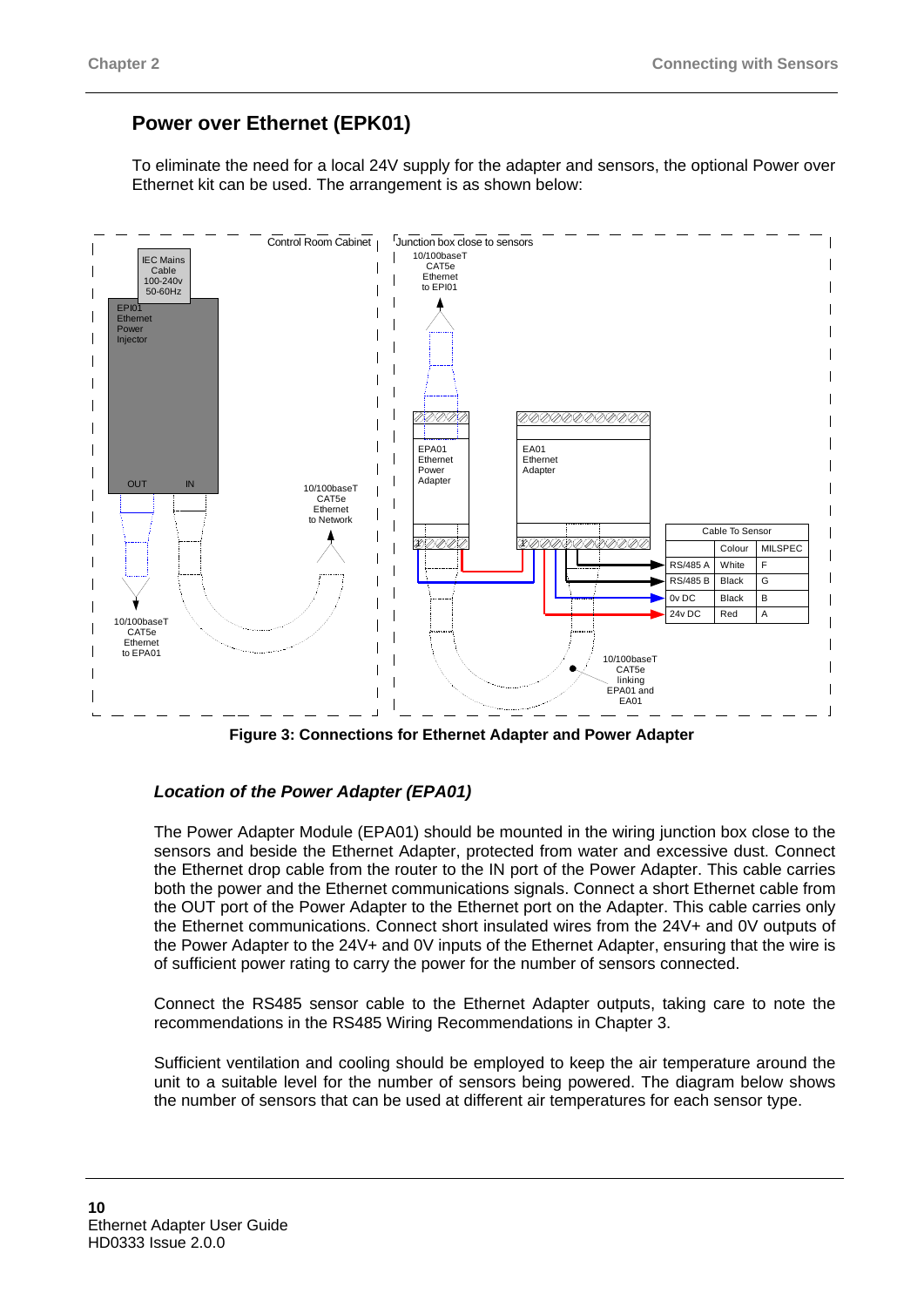



#### **Figure 4: Maximum number of sensor connections**

**NOTE**: Operation above these limits may cause premature failure of the unit.

#### *Location of the Power Injector Module (EPI01)*

The Power Injector Module (EPI01) should ideally be located in the computer room or network cabinet close to the router. Identify which drop cable runs to the sensor location, and using a short patch cable insert the Power Injector into that cable, connecting the port labelled IN to the router output and the port labelled OUT to the drop cable. Connect a 240V or 110V mains supply to the Power Injector.

**Note:** The Power Injector Module can supply sufficient power for up to four Hydronix Hydro-Probe II sensors or three Hydro-Mix VI, Hydro-Probe Orbiter or Hydro-Probe SE (Hydrotrac) sensors. If more sensors are to be connected to the network, then a separate power supply local to the sensors should be used instead of the Power over Ethernet solution.

## **Connections**

## **Wiring Connections**

| <b>Ethernet Adapter Terminal</b> | <b>Signal</b><br><b>Description</b> | <b>MIL Spec pin</b><br>number on sensor | <b>Wire Colour in</b><br>standard Hydronix<br>0090A cable |
|----------------------------------|-------------------------------------|-----------------------------------------|-----------------------------------------------------------|
|                                  | $24V + input$                       |                                         |                                                           |
| 2                                | 0V input                            |                                         |                                                           |
| 3                                | $24V + to$ sensor                   | А                                       | Red                                                       |
| 4                                | 0V to sensor                        | B                                       | <b>Black</b>                                              |
| 5                                | <b>RS485 B</b>                      | G                                       | <b>Black</b>                                              |
| 6                                | <b>RS485 A</b>                      |                                         | White                                                     |

#### *Ethernet Adapter sensor connections:*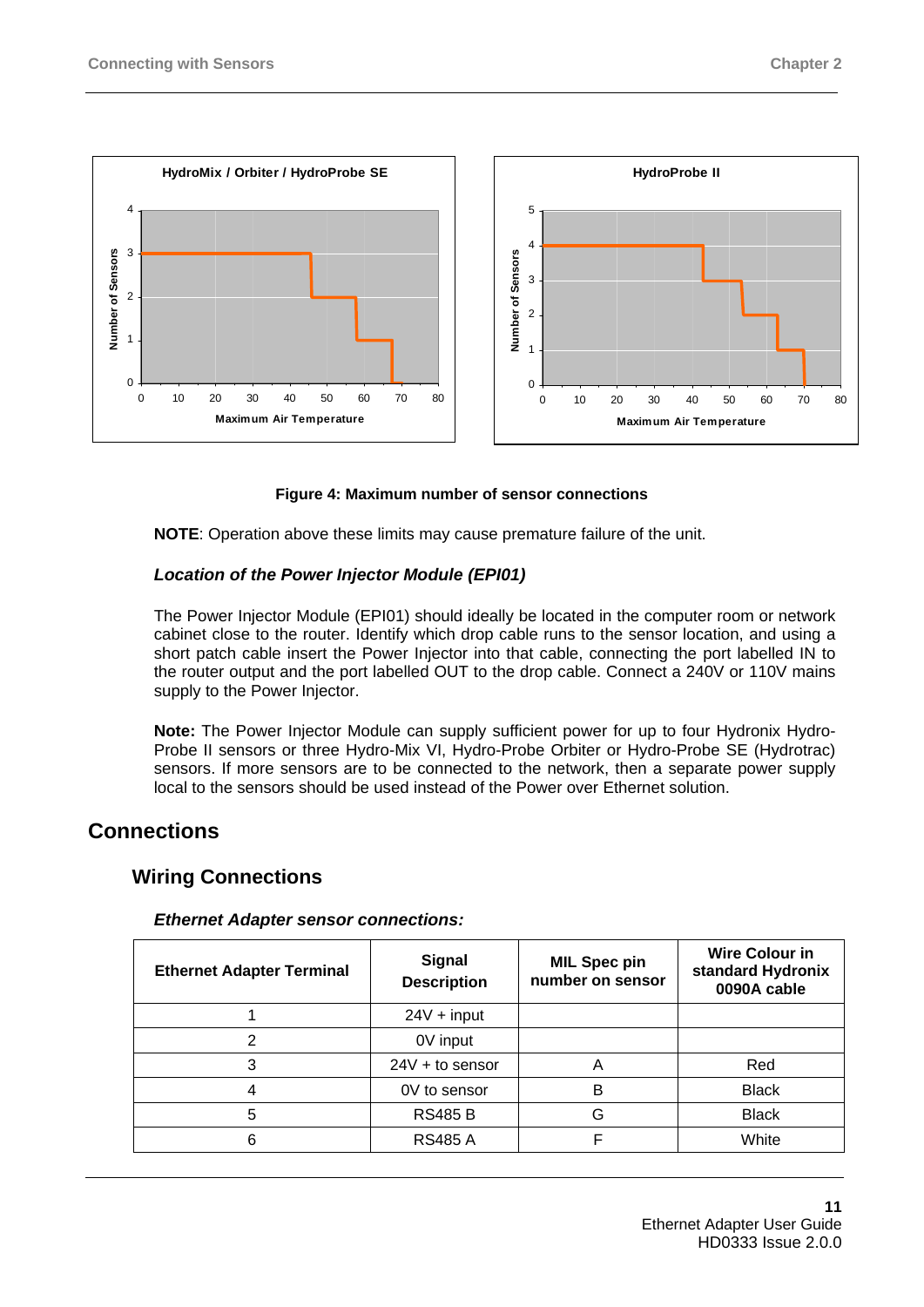The white and black are from one twisted pair and the red and black from another.

|  | <b>Ethernet Power Adapter connections:</b> |
|--|--------------------------------------------|
|--|--------------------------------------------|

| <b>Ethernet Power Adapter Terminal</b> | <b>Signal Description</b> |  |
|----------------------------------------|---------------------------|--|
|                                        | 0V output                 |  |
|                                        | $24V +$ output            |  |

## **RS-485 Wiring Recommendations**

The performance and reliability of a RS485 network can depend significantly on the quality and design of the wiring used. It is recommended to use 24AWG twisted pairs with a characteristic impedance (Zo) of 100R – 120R. Ideally, sensors on a RS485 network should be connected in a daisy chain arrangement, as shown here:



This arrangement uses just one of the sets of sensor outputs on the Ethernet Adapter. In practice, this arrangement is hard to achieve, so sensors may be wired using very short stubs:



Although the Ethernet Adapter has multiple sets of sensor outputs, wiring in a star configuration with each sensor wired to an output set should be avoided if at all possible.

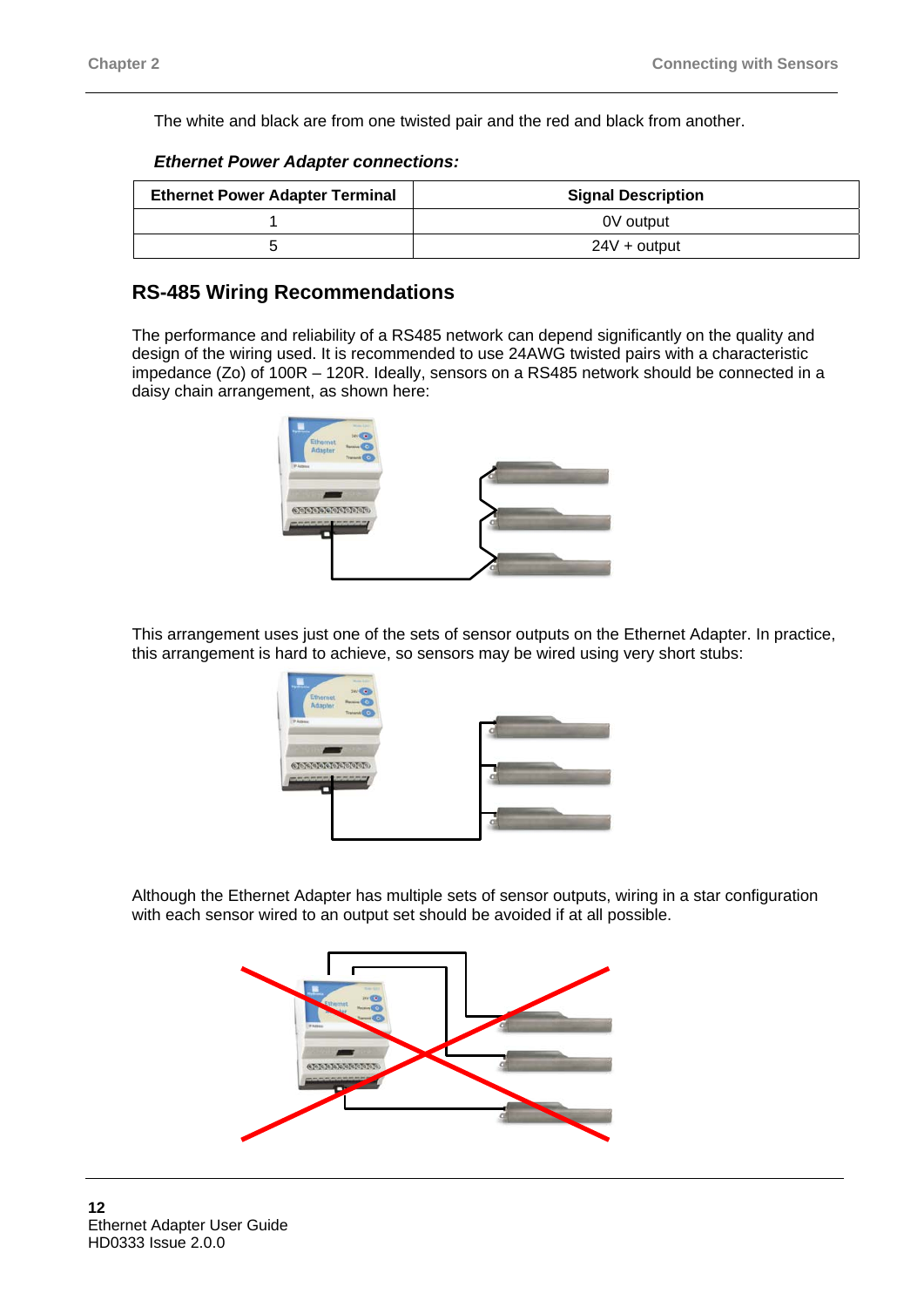# **Indicator Lights**

The Ethernet Power Adapter unit (EPA01) has a single red indicator light on the top, which indicates that it is supplying power. It must be connected to an Ethernet cable with a 802.11af compliant Power Injector supplying it.



The Ethernet Adapter (EA01) has three indicator lights on the top. The red indicator illuminates when a suitable 24V supply is connected. The transmit indicator light blinks when data is received by the Adapter and is being sent to the sensors. The receive indicator light blinks when data is received from the sensors and is being sent over the Ethernet to the host system.

Additionally, the green indicator light above the network connector indicates that a network connection has been established, and the yellow indicator blinks when network data is sent or received

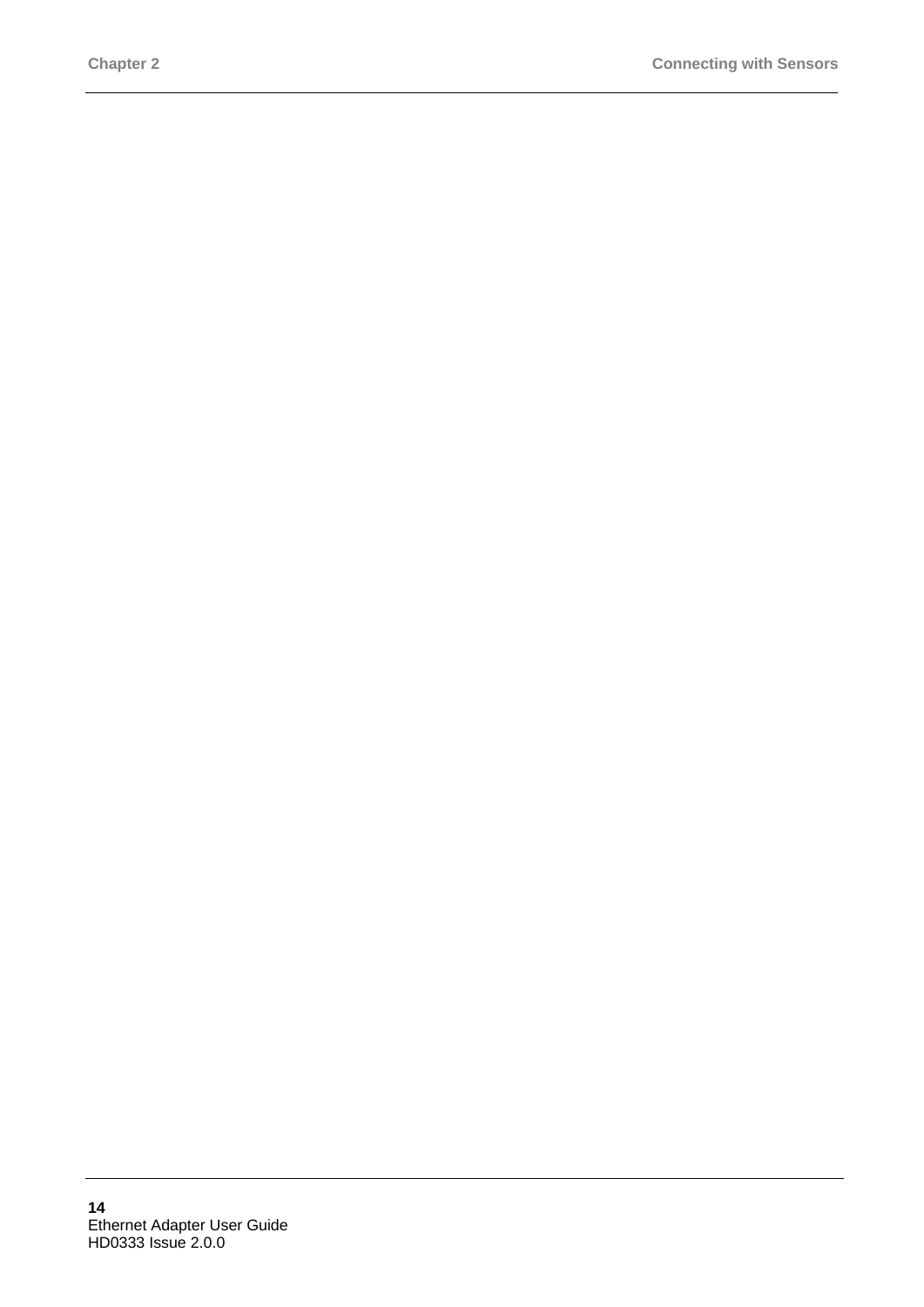## **Introduction**

The serial port of a Hydro-Control V unit may be connected to the RS232 port of an Ethernet Adapter to allow remote access to recipe configuration and mix logs.

This cannot be done while an Adapter is communicating with sensors, as a different communications protocol is used. Installation will be similar to one of the options described above, except that the RS232 Tx, Rx and GND signals will be connected to the Hydro-Control V unit.

## **Installation**

Depending on the installation option chosen, the system should be set up as shown in the diagrams below. Terminal identification for each module is shown later in this chapter.

## **Ethernet Adapter Only**

The most basic setup uses only the Ethernet adapter and is arranged as shown below:





## *Location of the Ethernet Adapter (EA01)*

The Ethernet Adapter should be mounted in the wiring junction box as close to the Hydro-Control as possible, and protected from water and excessive dust. Connect the Ethernet drop cable from the network connection to the Ethernet port of the Adapter. Connect a 24V dc supply to the 24V+ and 0V input terminals of the Ethernet Adapter,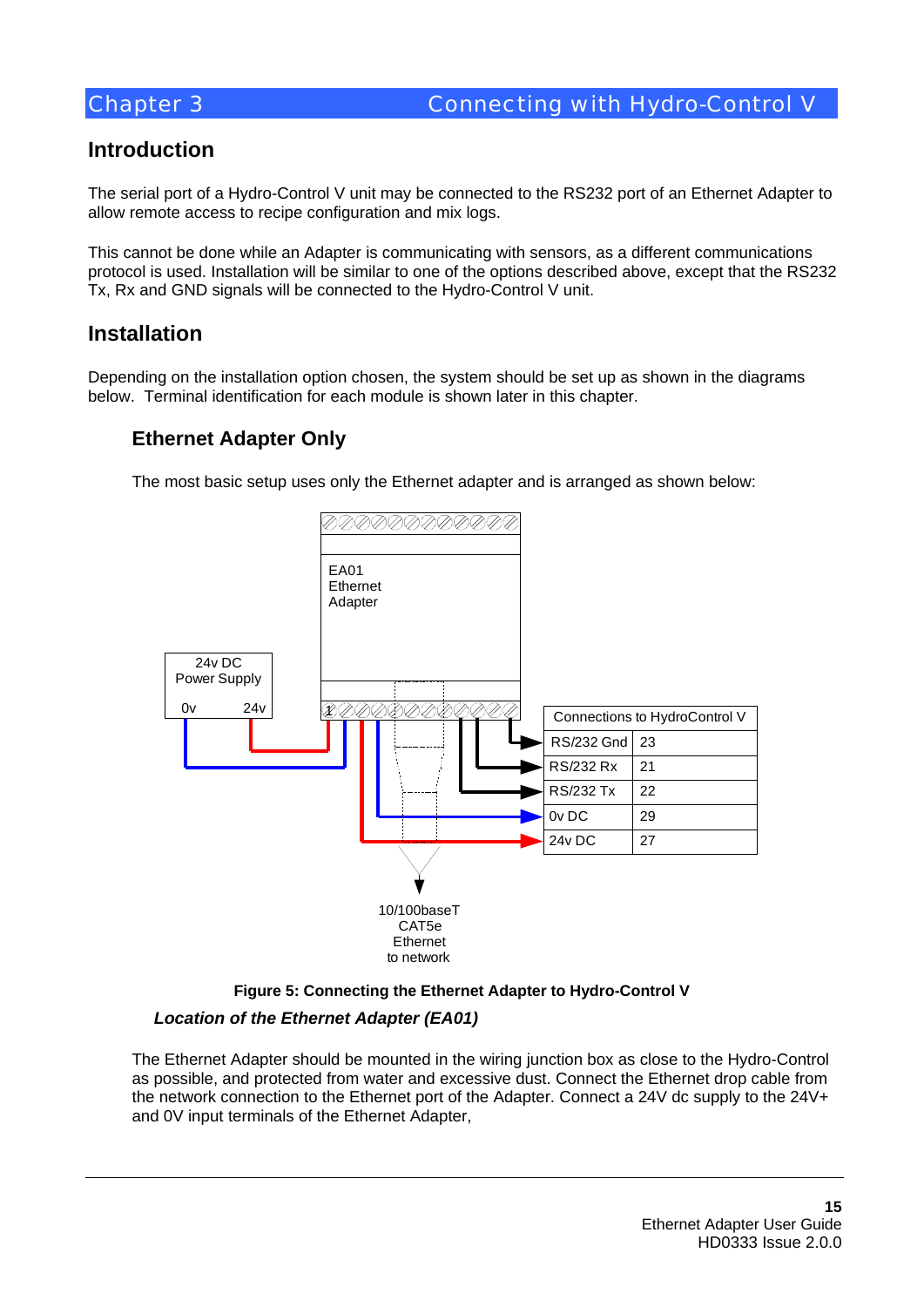ensuring that the power supply and wire is of a sufficient power rating to carry the power for the number of sensors connected.

## **Power over Ethernet (EPK01)**

A single Hydro-Control V unit (with attached Hydro-Mix sensor) can be powered using the Power over Ethernet kit. Connect one of the Sensor 24V and 0V connections to the Hydro-Control V power input pins. The arrangement is as shown below:



**Figure 6: Connecting the Ethernet Adapter to Hydro-Control V with Power Over Ethernet Option**  *Location of the Power Adapter (EPA01)* 

The Power Adapter Module (EPA01) should be mounted in the wiring junction box with the Hydro-Control and beside the Ethernet Adapter, protected from water and excessive dust. Connect the Ethernet drop cable from the router to the IN port of the Power Adapter. This cable carries both the power and the Ethernet communications signals. Connect a short Ethernet cable from the OUT port of the Power Adapter to the Ethernet port on the Adapter. This cable carries only the Ethernet communications. Connect short insulated wires from the 24V+ and 0V outputs of the Power Adapter to the 24V+ and 0V inputs of the Ethernet Adapter, ensuring that the wire is of sufficient power rating to carry the power for the Hydro-Control V and it's sensor.

Connect RS232 cables between the Ethernet Adapter and the Hydro-Control V.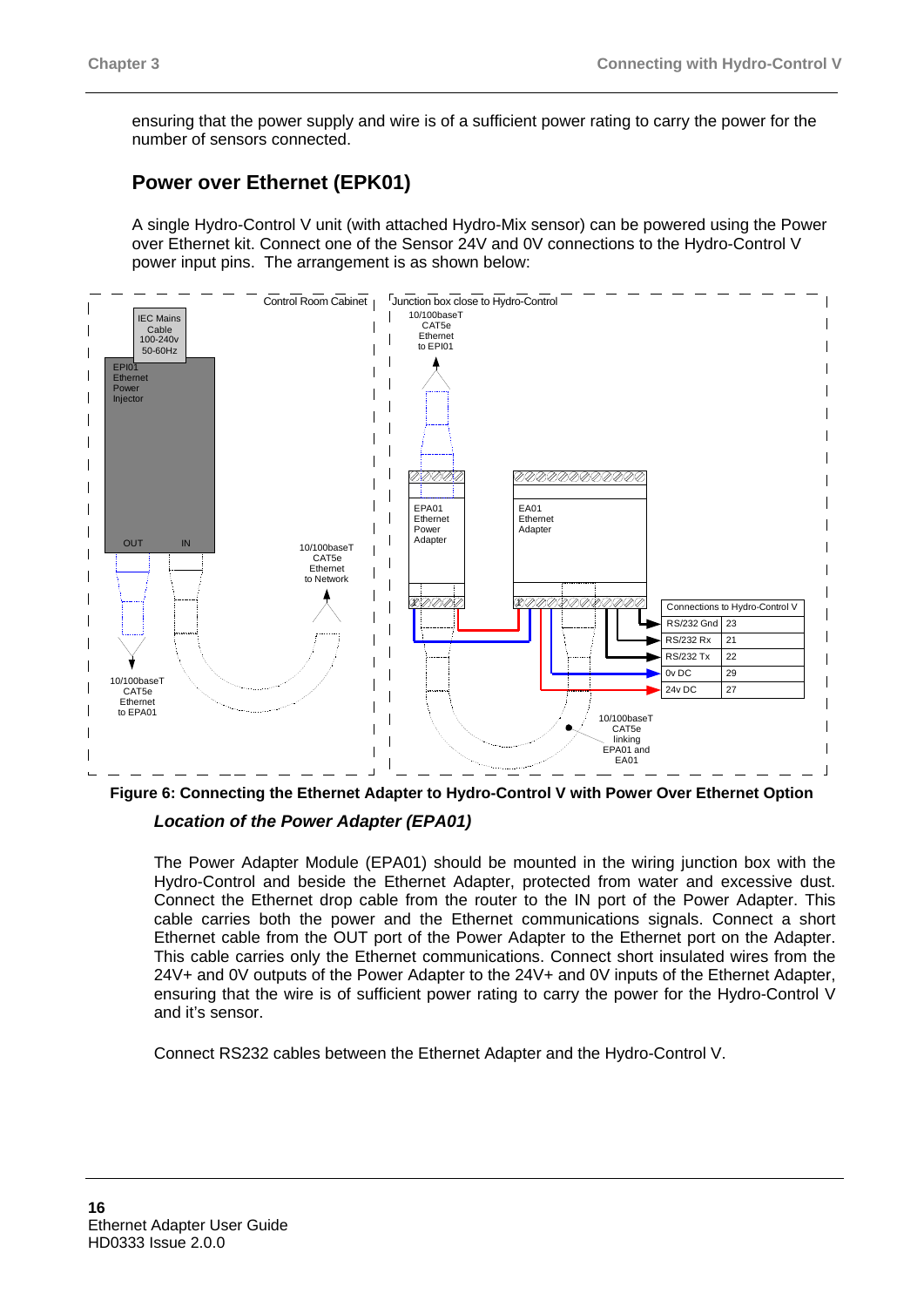### *Location of the Power Injector Module (EPI01)*

The Power Injector Module (EPI01) should ideally be located in the computer room or network cabinet close to the router. Identify which drop cable runs to the Hydro-Control's location, and using a short patch cable insert the Power Injector into that cable, connecting the port labelled IN to the router output and the port labelled OUT to the drop cable. Connect a 240V or 110V mains supply to the Power Injector.

**Note:** The Power Injector Module can supply sufficient power for a Hydro-Control V and a sensor attached to it.

| <b>Ethernet Adapter</b><br><b>Terminal</b> | <b>Signal Description</b> | <b>Signal Function</b>                                  | <b>Hydro-Control V</b><br><b>Pin</b> |
|--------------------------------------------|---------------------------|---------------------------------------------------------|--------------------------------------|
| 3                                          | $24V +$ to sensor         | 24v to Hydro-Control V                                  | 27                                   |
| 4                                          | Ov to sensor              | Ov to Hydro-Control V                                   | 29                                   |
| 8                                          | <b>RS232 RTS</b>          | RS232 Ready To Send                                     | Not used                             |
| 9                                          | <b>RS232 Tx</b>           | Data from Ethernet Adapter to<br>Hydro-Control V        | 21                                   |
| 10                                         | <b>RS232 Rx</b>           | Data from Hydro-Control V to<br><b>Ethernet Adapter</b> | 22                                   |
| 11                                         | <b>RS232 CTS</b>          | RS232 Clear To Send                                     | Not used                             |
| 12                                         | <b>RS232 GND</b>          | Ground connection                                       | 23                                   |

#### *Ethernet Adapter Hydro-Control V connections*

## **Connecting with Hydro-Control V**

To communicate with a Hydro-Control V unit, start a terminal emulation program such as HyperTerminal and set the connection properties as shown, substituting the correct IP Address. Note specifically that the Port number should be set to 10001.

The same " \* " commands can be used as would normally be used over a serial link, and the responses will provide the same information. Refer to Chapter 4 of the Hydro-Control V Users Guide for more details of the commands available.

# **Programming**

An installation using the Ethernet Adapter packs the messages sent from a Host to the Sensor into an Ethernet data packet, which is then unpacked by the Ethernet Adapter and converted into RS485 voltage levels. If a custom application is being written to communicate with Hydronix sensors over the Ethernet, then the Hydro-Link communications protocol should be implemented and the resulting message string sent over the network to the Ethernet Adapter (instead of a serial port). In Visual Basic (VB6) this is done using a WinSock control and in Visual Studio .NET this can either be done using a Sockets control or a TCPClient control. A connection should be made from the Winsock or TCPClient control to port 10001 on the Adapter. Further information on these controls can be found in the programming system documentation, but please note that Hydronix are unable to provide technical support for developing custom software applications

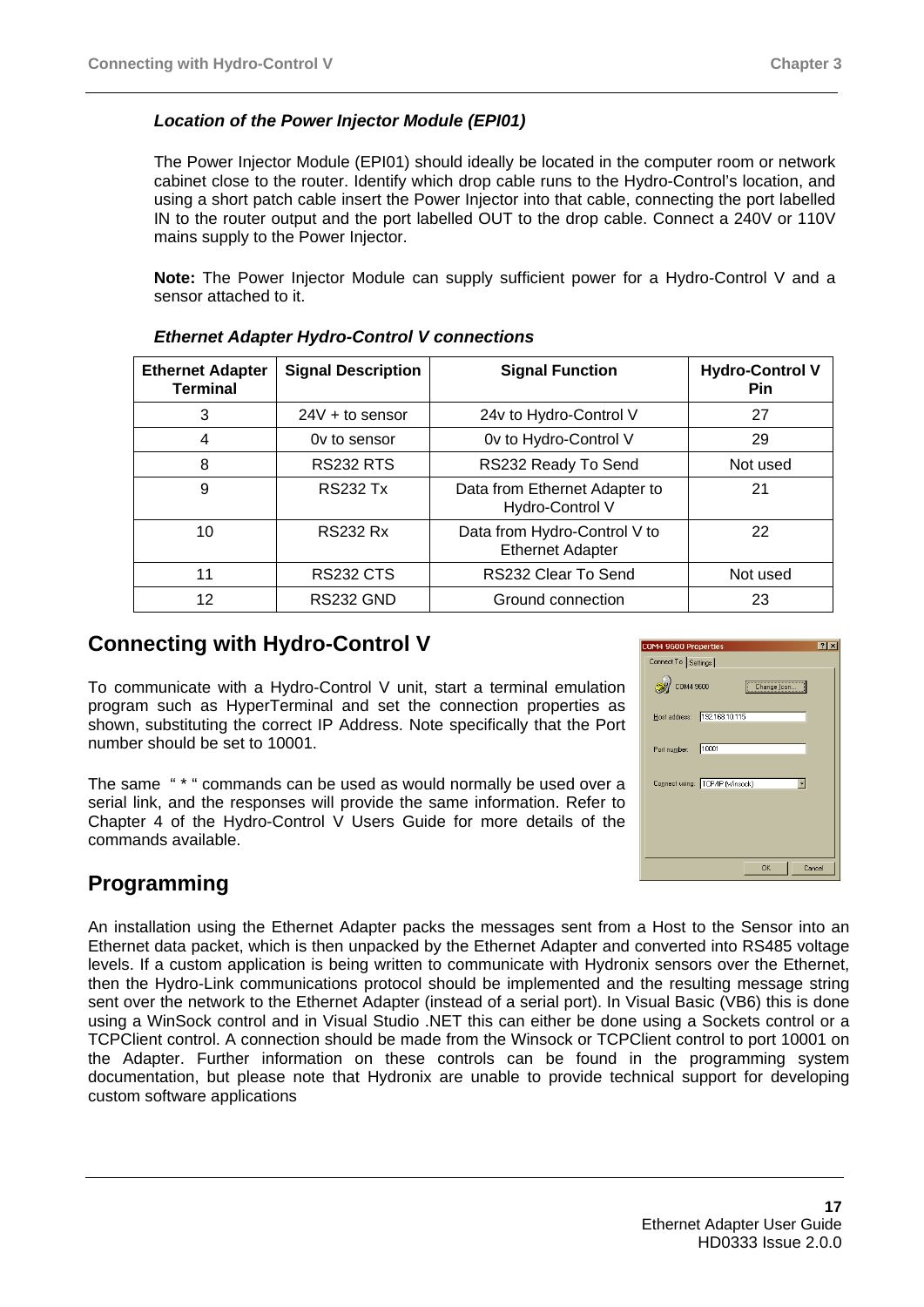Hydronix are currently developing a Class Library for .NET to implement all of the communications functionality including support for the Ethernet Adapter, which will be available upon request. For details of this and more information on the Hydro-Link Communications Protocol please contact Hydronix Technical Support (support@hydronix.com).

configuring the two Ethernet Adapters. Power for both units may optionally be provided over the Ethernet cables, as described above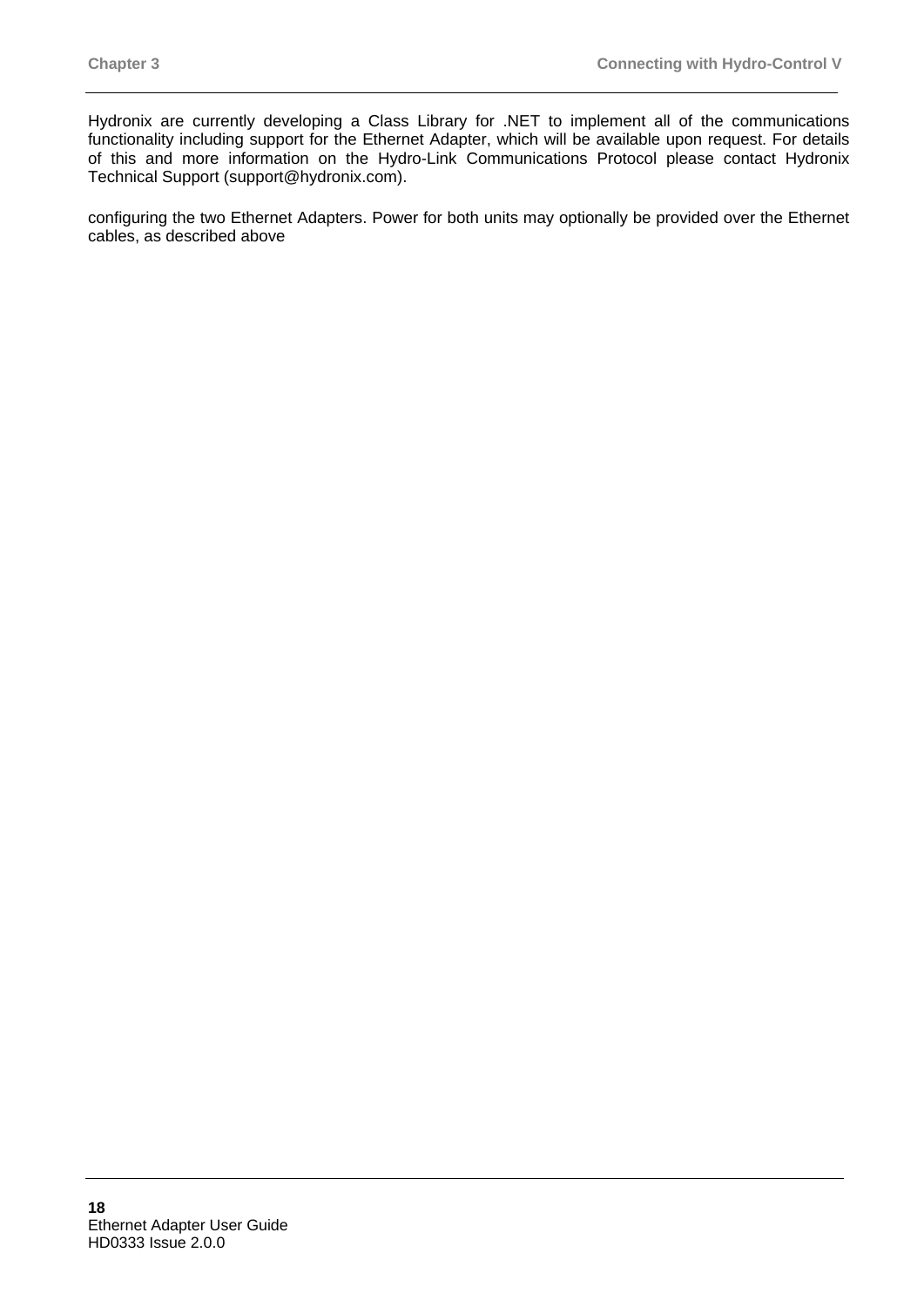## **Ethernet Adapter defaults**

By default, the Ethernet Adapter will use an automatically generated IP Address, which will be allocated by the network DHCP server. As this may change after a few days or weeks, it is recommended that a fixed IP Address is used for the Ethernet Adapter. The allocated address should be on the same subnet as the address allocated by DHCP, but outside the range of DHCP addresses. Contact the Network Administrator to find a suitable address.

## **Finding an Ethernet Adapter automatically**

Communication with Hydronix sensors is carried out with the Hydro-Com Utility. To start go to the Communications->TCP/IP menu in Hydro-Com and select "Search for Ethernet Adapters".

| $\equiv$ Hydro-Com (HS0068 v1.60 Beta 1) |                          |  |                              |               |  |  |
|------------------------------------------|--------------------------|--|------------------------------|---------------|--|--|
| Language                                 | Communications           |  | Help Search Speed            |               |  |  |
|                                          | Com Port                 |  |                              | Configuration |  |  |
|                                          | <b>TCP/IP</b>            |  | Add Ethernet Adapter         |               |  |  |
|                                          | Search                   |  | Search for Ethernet Adapters | 9<br>8        |  |  |
|                                          |                          |  | Edit Ethernet Adapters List  |               |  |  |
|                                          | Connected Via Com Port 1 |  |                              |               |  |  |
|                                          | <b>Filtered Unscaled</b> |  |                              |               |  |  |
| DEMO                                     |                          |  |                              |               |  |  |
| X                                        | <b>DEMO</b><br>16        |  | Update                       | XX.X          |  |  |

The program will display a search window and query the network for any sensors attached.

| Searching Networks               |  |
|----------------------------------|--|
| Please wait for Ethernet Search. |  |
| Checking IP Address 192.168.0.1  |  |
|                                  |  |

The adapter will be added to the list, select it to connect.

| $\equiv$ Hydro-Com (HS0068 v1.60 Beta 1) |                                  |  |                              |        |
|------------------------------------------|----------------------------------|--|------------------------------|--------|
| Language                                 | Communications Help Search Speed |  |                              |        |
| <br>                                     | Com Port                         |  | <br>Configuration            |        |
|                                          | <b>TCP/IP</b>                    |  | Add Ethernet Adapter         |        |
|                                          | Search                           |  | Search for Ethernet Adapters | 8<br>9 |
|                                          |                                  |  | Edit Ethernet Adapters List  |        |
|                                          | Connected Via Com Port 1         |  | 192.168.10.102:10002         |        |
|                                          |                                  |  | 192.168.10.60:10001          |        |
|                                          | DEMO                             |  | 123.456.789.012:10001        |        |
| х                                        | <b>DEMO</b><br>6                 |  | Update                       | XX X   |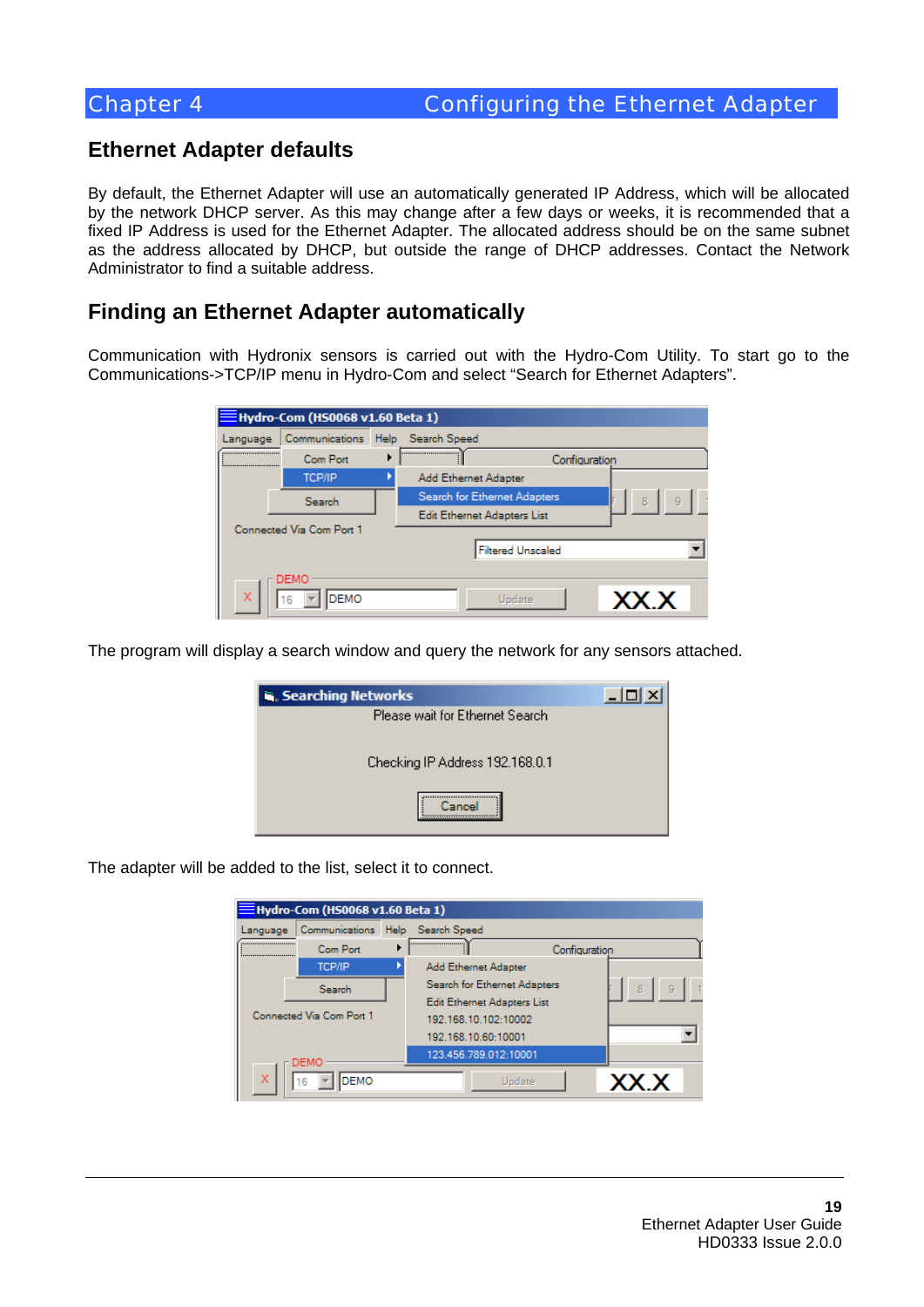# **Adding an Ethernet Adapter manually**

In order to manually enter an Ethernet Adapter's IP Address select Communications->TCP/IP->Add Ethernet Adapter.

| Hydro-Com (HS0068 v1.60 Beta 1) |                          |  |                              |               |  |  |
|---------------------------------|--------------------------|--|------------------------------|---------------|--|--|
| Language                        | Communications           |  | Help Search Speed            |               |  |  |
| <br>                            | Com Port                 |  |                              | Configuration |  |  |
|                                 | <b>TCP/IP</b>            |  | <b>Add Ethernet Adapter</b>  |               |  |  |
|                                 | Search                   |  | Search for Ethernet Adapters | 8<br>9        |  |  |
|                                 |                          |  | Edit Ethernet Adapters List  |               |  |  |
|                                 | Connected Via Com Port 1 |  | 192.168.10.102:10002         |               |  |  |
|                                 |                          |  | 192.168.10.60:10001          |               |  |  |
|                                 | <b>DEMO</b>              |  |                              |               |  |  |
| X                               | <b>DEMO</b><br>16        |  | Update                       | XX.X          |  |  |

In the dialog that is shown, enter the IP Address and Port Number (usually 10001) of the Ethernet Adapter

| <b>Na. Add Ethernet Adapter</b> |  |
|---------------------------------|--|
| IP Address of Remote Network    |  |
| 123.456.789.012                 |  |
| Port on Bemote Network          |  |
| 10001                           |  |
| Cancel<br>ΠK                    |  |

The adapter will be added to the list, select it to connect.

| $\equiv$ Hydro-Com (HS0068 v1.60 Beta 1) |                                  |  |                              |               |
|------------------------------------------|----------------------------------|--|------------------------------|---------------|
| Language                                 | Communications Help Search Speed |  |                              |               |
|                                          | Com Port                         |  |                              | Configuration |
|                                          | <b>TCP/IP</b>                    |  | Add Ethernet Adapter         |               |
|                                          | Search                           |  | Search for Ethernet Adapters | 9<br>8        |
|                                          |                                  |  | Edit Ethernet Adapters List  |               |
|                                          | Connected Via Com Port 1         |  | 192.168.10.102:10002         |               |
|                                          |                                  |  | 192.168.10.60:10001          |               |
|                                          | DEMO                             |  | 123.456.789.012:10001        |               |
| X                                        | DEMO<br>١ß                       |  | Update                       | XX.X          |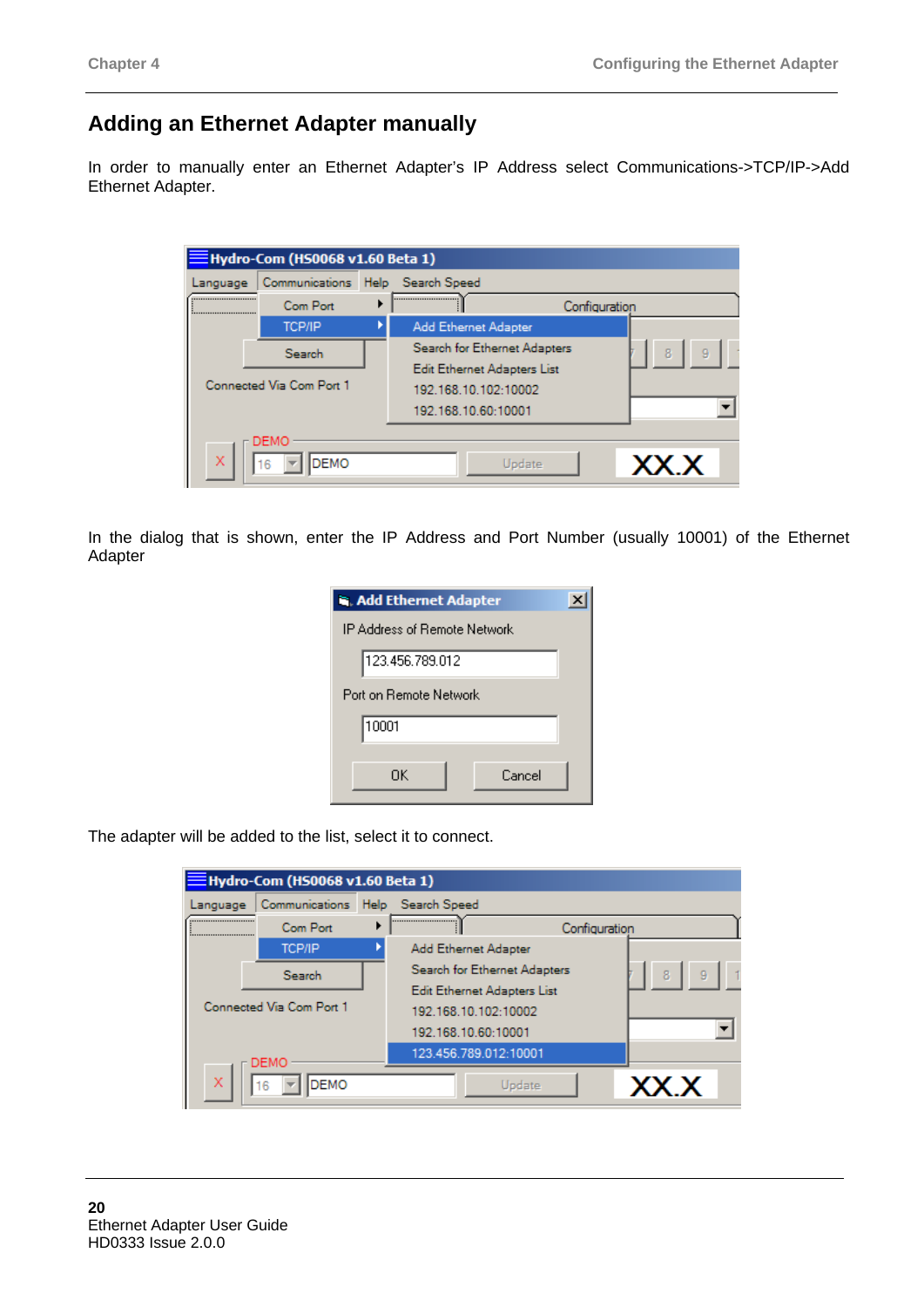# **Changing the Ethernet Adapter IP Address**

Once Hydro-com is connected to an Ethernet Adapter, go to the "Diagnostics" tab, login then click on the button "Settings" in the Ethernet Adapter frame

| Language Communications Help Search Speed                                                |                                                                                                                        |                                                                                 |                                                                           |
|------------------------------------------------------------------------------------------|------------------------------------------------------------------------------------------------------------------------|---------------------------------------------------------------------------------|---------------------------------------------------------------------------|
| Sensor                                                                                   | Configuration                                                                                                          | <b>Diagnostics</b>                                                              | <b>Advanced Configuration</b>                                             |
| <b>Address 4</b><br><b>7ECF1F70</b>                                                      | <b>Hydromix V</b>                                                                                                      | Log Out                                                                         | Analogue Output Test                                                      |
| Temperature :<br>Electronic 22.4<br>٠c<br>Resonator 21.6<br>۰c                           | <b>Temperature Extremes</b><br>Max 49.3 °C<br><b>Min</b><br>4.7 °C                                                     |                                                                                 | Temperature Compensation Coefficients:<br>0.00<br>Electronic<br>Resonator |
| Material -<br>۰c                                                                         |                                                                                                                        |                                                                                 | Material                                                                  |
| Status<br>Data Invalid<br>Digital In 1<br>Digital IO <sub>2</sub><br>Too cold<br>Too hot | <b>Factory Settings</b><br>Water<br>797.00<br>826.00<br>Air<br>Firmware<br>CheckSum<br>Version<br>HS0047 v1.29<br>2FAE | Ethernet Adapter<br><b>IP Address</b><br>Port Number<br>Local IP<br>Diagnostics | 192.168.10.102<br>10002<br>192.168.10.132<br>Settings                     |
| Frequency and Amplitude<br>Uncompensated<br>Frequency 826.28<br>Amplitude 811            | Upgrade                                                                                                                |                                                                                 |                                                                           |
| <b>Restore Settings</b>                                                                  | <b>Backup Settings</b>                                                                                                 |                                                                                 | Resonator                                                                 |

To fix the IP Address, click on "Use fixed IP Address" and enter the IP Address in the box provided. It is recommended to leave the Port Number and Gateway set to the defaults. Click "Set" and then after the progress bar has completed and the new information has been written, click "Exit" to close the dialog and go back to the main screen.

When a fixed IP Address has been assigned, it is recommended to write the address on the front of the Ethernet Adapter in the space provided.

#### **Ethernet TCP/IP Setup** Current Settings Manual IP Address 192.168.10.102 **IP Address** Port Number 10002 Gateway 192.168.123.254 **New Settings** C Auto IP Address (DHCP) C Use fixed IP Address:

# **Remote (Internet) Connection**

Sensors connected to an Ethernet Adapter can also be accessed remotely over the Internet. In order to do this, it is necessary to open up a port in the Firewall of the network on which the Ethernet Adapter is installed. Contact the Network Administrator for details of doing this. When opening the Port, all incoming traffic to that port should be directed to the IP Address of the Ethernet Adapter and port 10001. Make a note of the network's IP Address on the Internet and the number of the port opened up. The table below shows the settings used in this example:

| <b>Company Network Settings</b> |                    | <b>Ethernet Adapter Settings</b> |                    |
|---------------------------------|--------------------|----------------------------------|--------------------|
| <b>IP Address</b>               | <b>Opened Port</b> | ∣ IP Address                     | <b>Port Number</b> |
| 123.456.78.901                  | 7011               | 192.168.10.61                    | 10001              |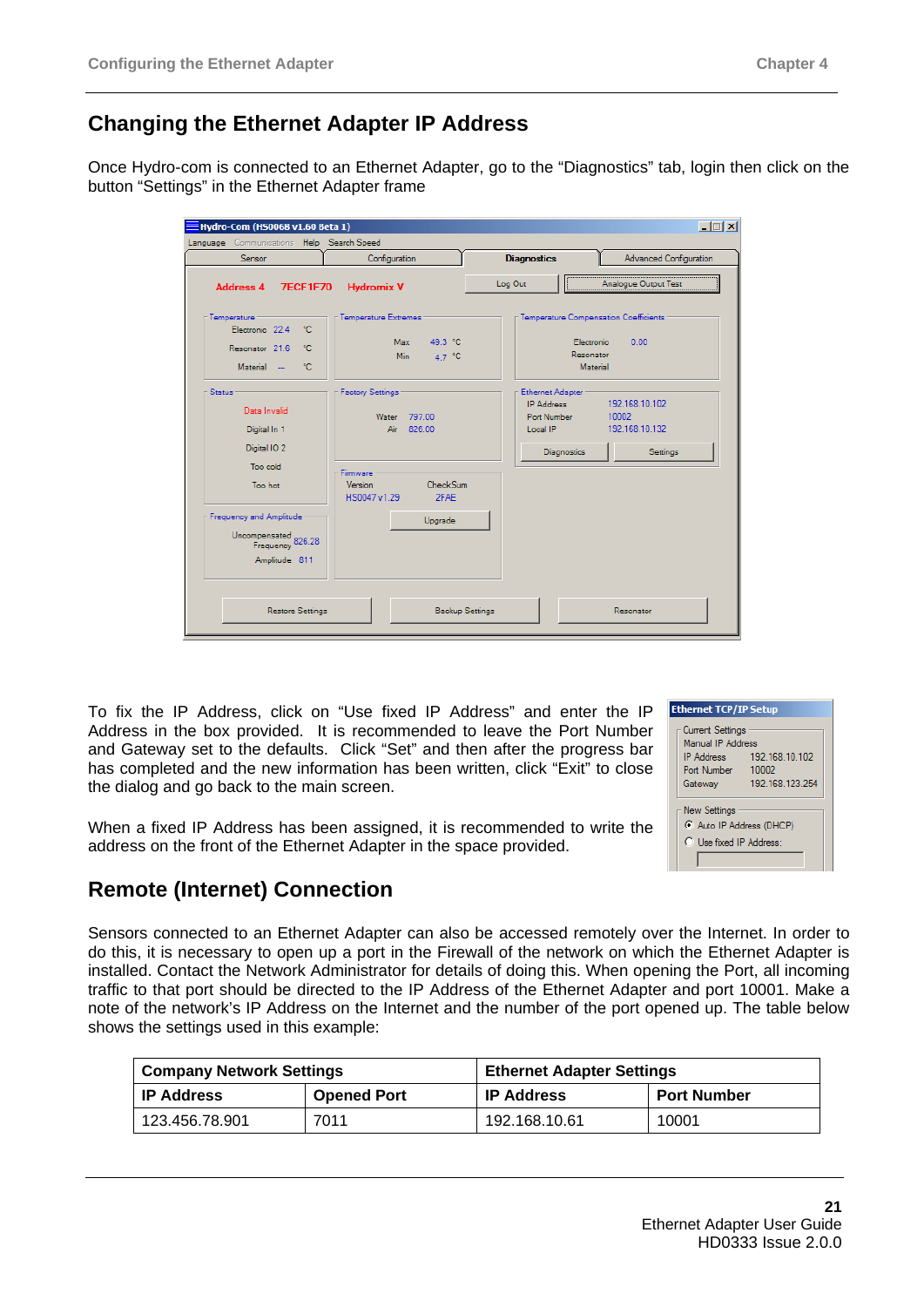The port 7011 on the Firewall is opened up and all traffic to this port is forwarded to 192.168.10.61 port 10001.

If the Firewall does not allow a completely flexible configuration of port forwarding then either open up port 10001 on the Firewall and leave the Ethernet Adapter port set as 10001, or alternatively alter the port of the Ethernet Adapter to be the same as the port opened in the

Firewall. This is done by entering the new value in the Port Number box when setting the fixed IP Address:

Certain port numbers are reserved for internal use by the Ethernet Adapter and should not be used:

| <b>Port Number</b> | <b>Function</b>                    |
|--------------------|------------------------------------|
| $1 - 1024$         | Commonly<br>used Internet<br>Ports |
| 9999               | <b>Ethernet Adapter Reserved</b>   |
| 14000<br>14009     | functionality                      |
| 30704              |                                    |
| 30718              |                                    |

| <b>Ethernet TCP/IP Setup</b>                                                                                                                        |
|-----------------------------------------------------------------------------------------------------------------------------------------------------|
| <b>Current Settings</b><br>Manual IP Address<br>IP Address 192.168.10.61<br>Port Number 10002<br>192.168.123.254<br>Gateway                         |
| New Settings<br>C Auto IP Address (DHCP)<br>C Use fixed IP Address:<br>192.168.10.61<br>Port Number:<br>17011<br>Gateway:<br>192.168.123.254<br>Set |
| Exit                                                                                                                                                |

Hydro-Com prevents you from setting these port numbers.

Install Hydro-Com on the remote machine. As before, select Communications->TCP/IP->Add Ethernet Adapter. In the Add Ethernet Adapter window, enter the IP Address of the Firewall and the Port opened.

| <b>In. Add Ethernet Adapter</b> |  |
|---------------------------------|--|
| IP Address of Remote Network    |  |
| 123.456.78.901                  |  |
| Port on Bemote Network          |  |
| 7011                            |  |
| Cancel<br>ΠK                    |  |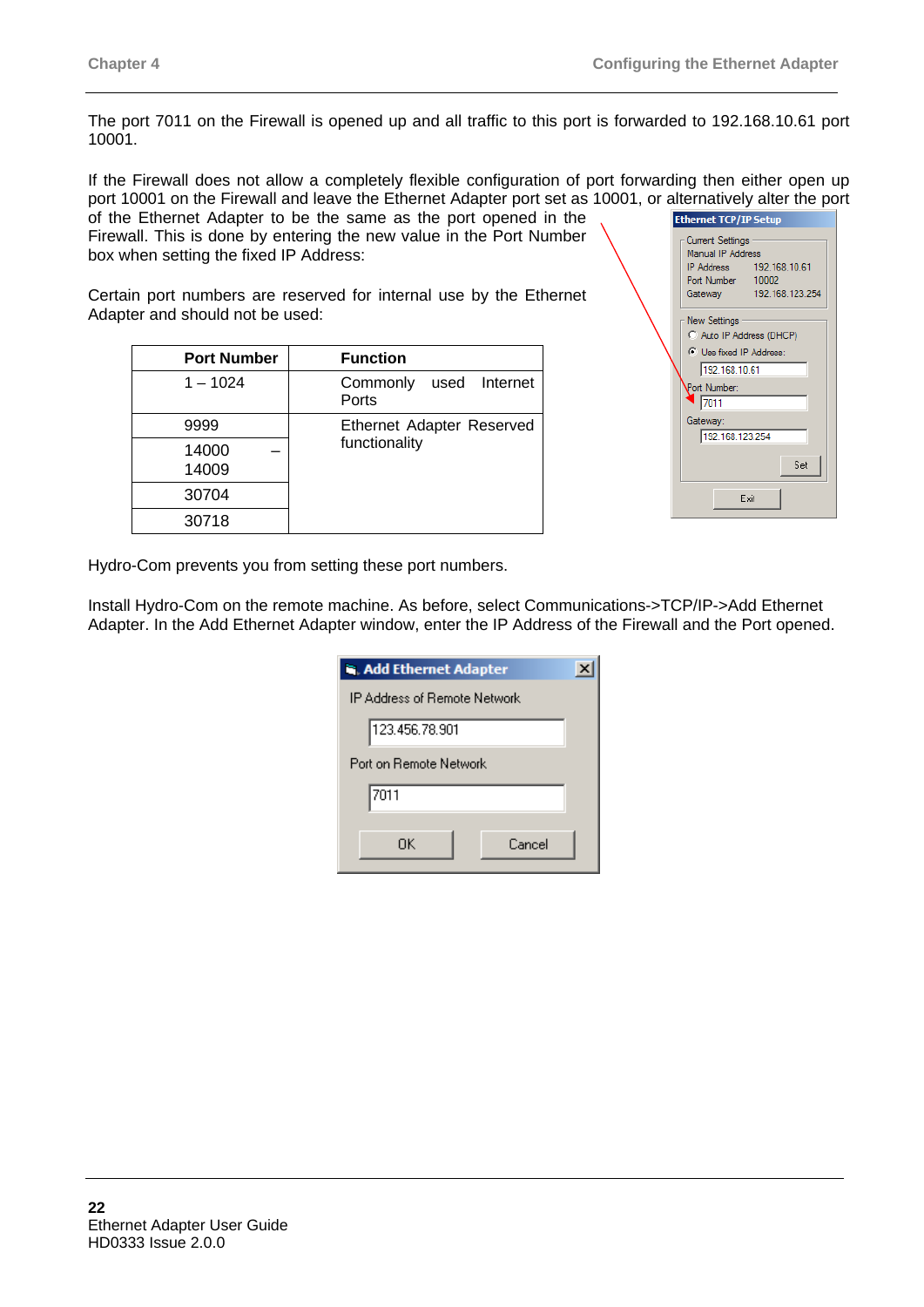## **EA01 Ethernet Adapter**

- **Dimensions**: 70mm (w) x 86mm (h) x 57mm (d)
- **Environment:** Operating Temperature 0-70°C

Modules should be used indoors in dry environments only. The enclosures are rated to IP31.

| Interfaces: | Ethernet IN: | Standard 10/100baseT Ethernet RJ45 socket       |
|-------------|--------------|-------------------------------------------------|
|             | RS485:       | Can connect to a maximum of 16 Hydronix Sensors |
|             | RS232:       | Standard RS232 interface                        |
| Weight:     | 160a         |                                                 |

- **EPA01 Ethernet Power Adapter**
- **Dimensions**: 35mm (w) x 86mm (h) x 57mm (d)
- **Environment**: Operating Temperature:0-70°C

Modules should be used indoors in dry environments only. The enclosures are rated to IP31.

**Power Output**: 24V, 630mA – see notes in Chapter 2 on number of sensors that can be powered.

**Interfaces:** Ethernet IN: Standard 802.11af 10/100baseT Power over Ethernet RJ45 socket

Ethernet OUT: Standard 10/100baseT Ethernet RJ45 socket

**Weight**: 123g

## **EPI01 Ethernet Power Injector**

- **Dimensions**: 65mm (w) x 140mm (h) x 36mm (d)
- **Environment**: Operating Temperature: 0-40°C

Modules should be used indoors in dry environments only.

| Interfaces: | Mains In:    | IEC320 inlet 3 pin                                                          |
|-------------|--------------|-----------------------------------------------------------------------------|
|             | Ethernet IN: | Standard 10/100baseT Ethernet RJ45 socket                                   |
|             |              | Ethernet OUT: Standard 802.11af 10/100baseT Power over Ethernet RJ45 socket |
| Weight:     | 246g         |                                                                             |

## **NOTE: Allow space for cables to be fitted on all units**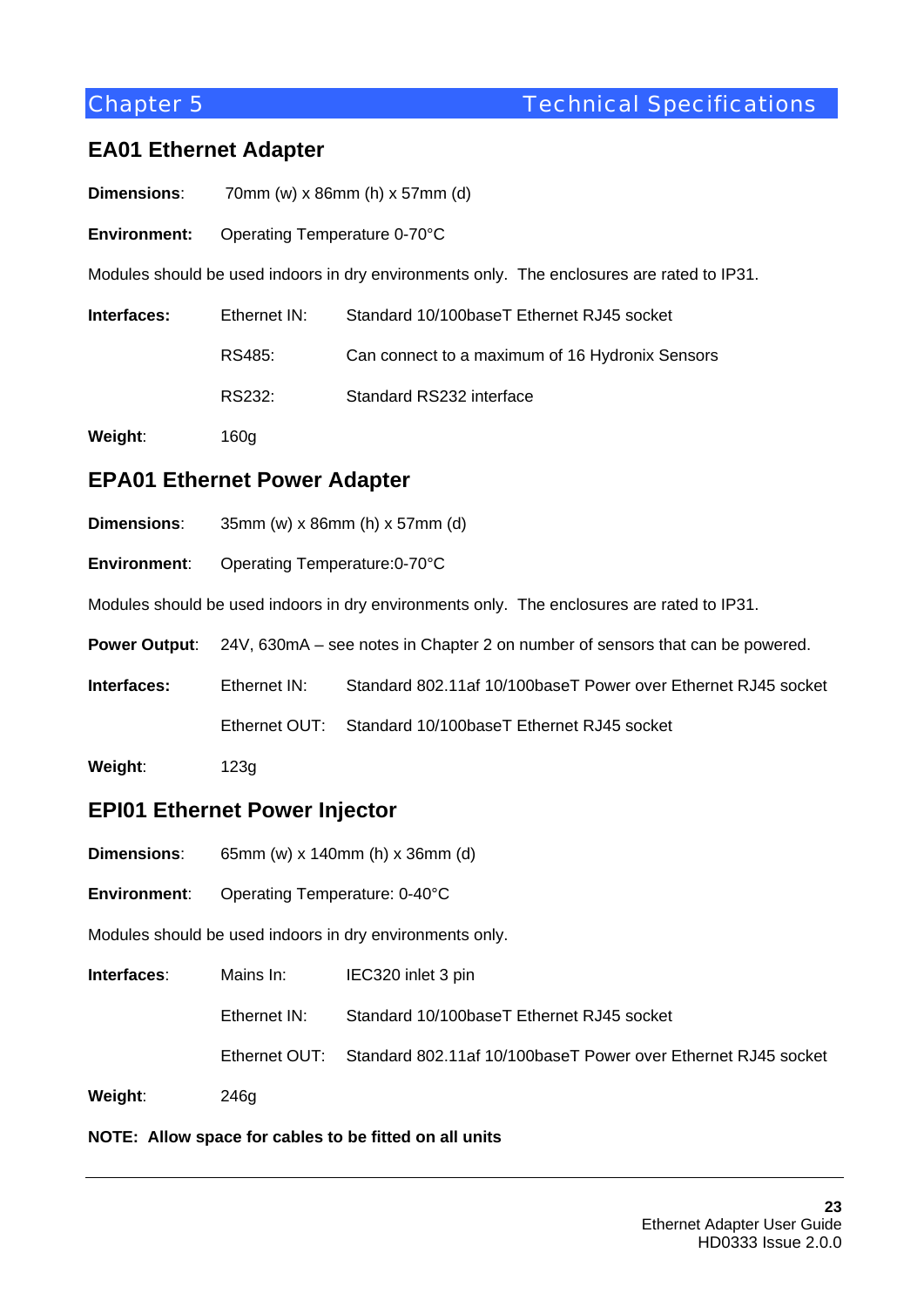# **Terminal Identification**

The Ethernet Adapter terminals are wired as follows:



## **Figure 6: EA01 Terminal Identification**

| <b>Ethernet</b><br><b>Adapter</b><br><b>Terminal</b> | <b>Signal</b><br><b>Description</b> | <b>Notes</b>                                                 |
|------------------------------------------------------|-------------------------------------|--------------------------------------------------------------|
| IN                                                   | <b>CAT5e Network cable</b>          |                                                              |
| $\mathbf{1}$                                         | $24V + input$                       |                                                              |
| $\overline{2}$                                       | 0V input                            |                                                              |
| 3                                                    | $24V + to sensor$                   |                                                              |
| $\overline{4}$                                       | 0V to sensor                        |                                                              |
| 5                                                    | <b>RS485 B</b>                      |                                                              |
| 6                                                    | <b>RS485 A</b>                      |                                                              |
| $\overline{7}$                                       | No connection                       |                                                              |
| 8                                                    | <b>RS232 RTS</b>                    |                                                              |
| 9                                                    | <b>RS232 Tx</b>                     |                                                              |
| 10                                                   | <b>RS232 Rx</b>                     |                                                              |
| 11                                                   | <b>RS232 CTS</b>                    |                                                              |
| 12                                                   | RS232 GND                           |                                                              |
| 13                                                   | $24V + to$ sensor                   |                                                              |
| 14                                                   | 0V to sensor                        |                                                              |
| 15                                                   | <b>RS485 B</b>                      | It is not recommended to wire RS485<br>using a star topology |
| 16                                                   | <b>RS485 A</b>                      |                                                              |
| 17                                                   | $24V + to$ sensor                   | Please refer to chapter 3 on RS485                           |
| 18                                                   | 0V to sensor                        | wiring recommendations                                       |
| 19                                                   | <b>RS485 B</b>                      |                                                              |
| 20                                                   | <b>RS485 A</b>                      |                                                              |
| 21                                                   | $24V + to$ sensor                   |                                                              |
| 22                                                   | 0V to sensor                        |                                                              |
| 23                                                   | <b>RS485 B</b>                      |                                                              |
| 24                                                   | <b>RS485 A</b>                      |                                                              |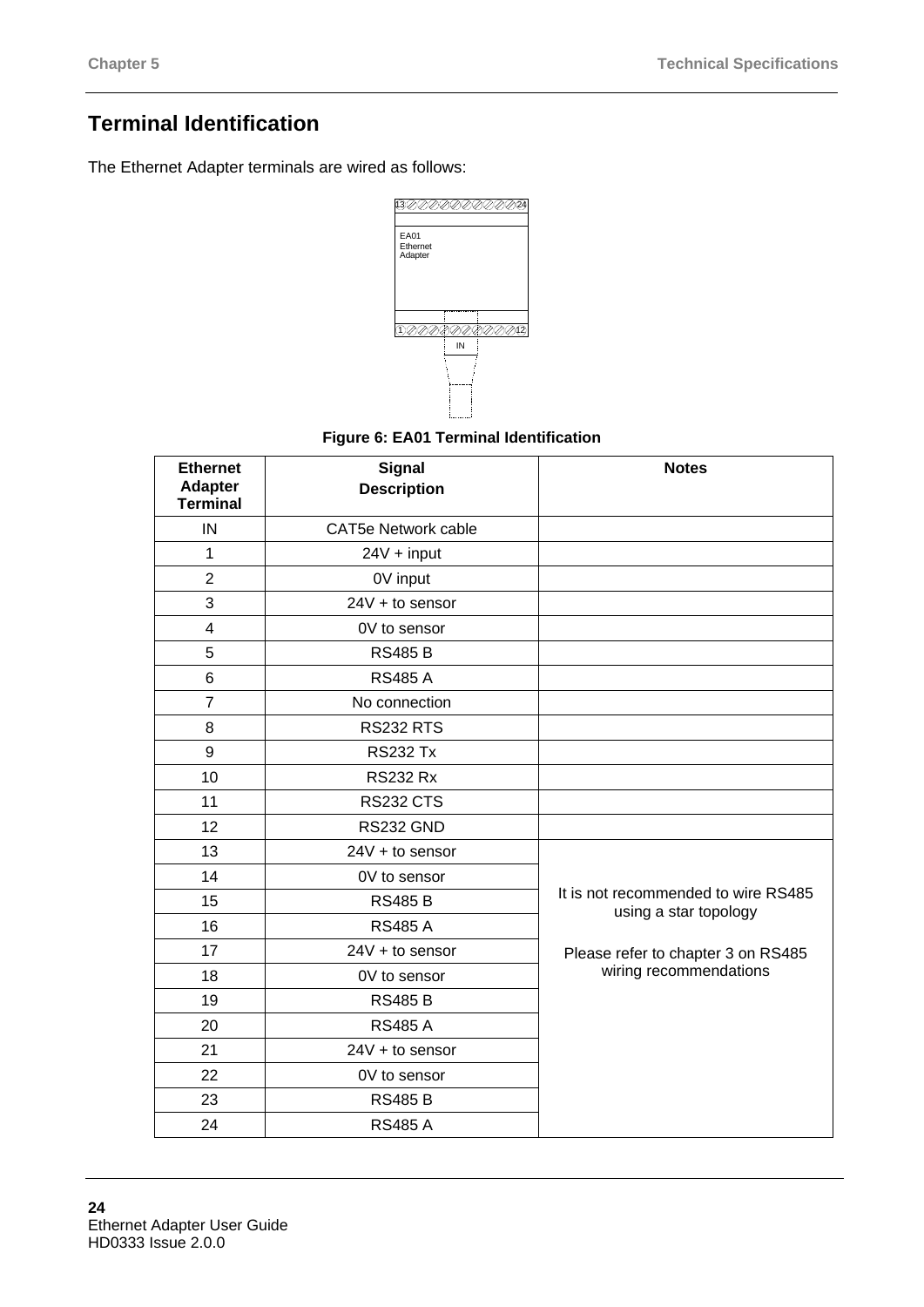

**Figure 7: EPA01 Terminal Identification** 

| <b>Ethernet Power Adapter</b><br><b>Terminal</b> | <b>Signal</b><br><b>Description</b> |
|--------------------------------------------------|-------------------------------------|
| IN                                               | CAT5e Network cable from EPI01      |
| <b>OUT</b>                                       | CAT5e Network cable to EA01         |
| 1                                                | 0V output                           |
| 2                                                | 0V output                           |
| 3                                                | No connection                       |
| 4                                                | $24V + output$                      |
| 5                                                | $24V +$ output                      |
| 6                                                | 0V output                           |
| 7                                                | 0V output                           |
| 8                                                | No connection                       |
| 9                                                | $24V +$ output                      |
| 10                                               | $24V +$ output                      |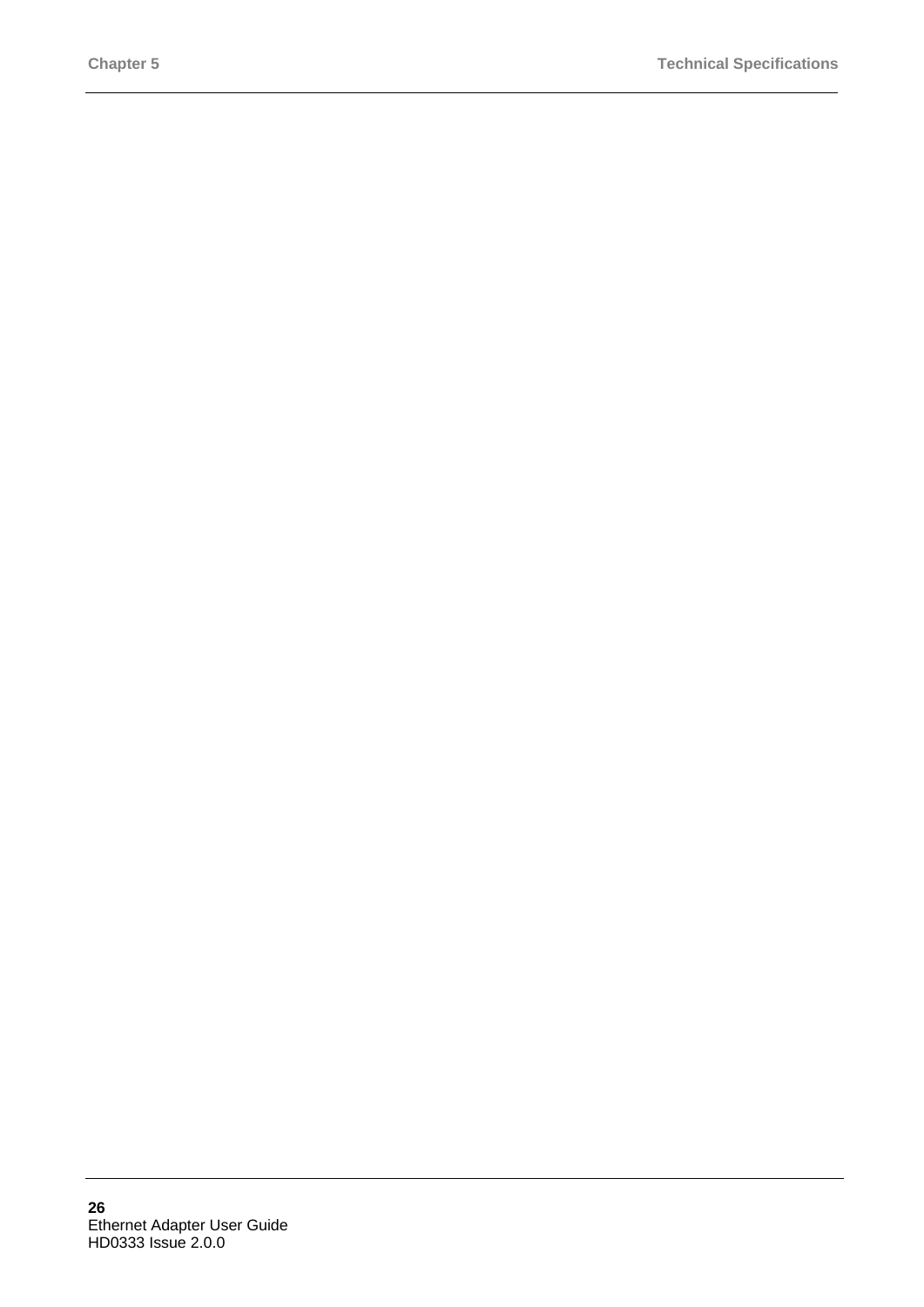# **Ethernet Adapter EA01**

#### **Symptom**: 24V light not on

| <b>Possible Explanation</b> | Check                            | <b>Required Result</b> | <b>Action required on</b><br>failure |
|-----------------------------|----------------------------------|------------------------|--------------------------------------|
| 24V not connected           | DC power on terminals 1<br>and 2 | $+24v$ DC              | Locate fault in power<br>supply      |

**Symptom:** Not found on network using the Hydro-Com Search function

| <b>Possible Explanation</b> | <b>Check</b>  | <b>Required Result</b>  | <b>Action required on</b><br>failure   |
|-----------------------------|---------------|-------------------------|----------------------------------------|
| Not connected to<br>network | Ethernet link | Ethernet link light lit | Locate fault in network<br>cabling     |
| No DHCP address             | DHCP server   | IP address assigned     | Unplug and replug the<br>network cable |

## **Ethernet Power Adapter EPA01**

### **Symptom**: 24V light not on

| <b>Possible Explanation</b>                     | <b>Check</b>                                                                                                                  | <b>Required Result</b> | <b>Action required on</b><br>failure |
|-------------------------------------------------|-------------------------------------------------------------------------------------------------------------------------------|------------------------|--------------------------------------|
| <b>Ethernet Power Injector</b><br>not connected | <b>Ethernet Power Injector</b><br>EPI01 as above                                                                              | 24V light on           |                                      |
| Ethernet cables plugged<br>in wrong way round   | Try swapping the cables<br>- the Power Injector<br>should go to IN and the<br>OUT should go to the<br><b>Ethernet Adapter</b> | 24V light on           |                                      |

#### **Symptom:** Computer does not communicate with the Ethernet Adapter

| <b>Possible Explanation</b>           | <b>Check</b>                                                                                                                                                                            | <b>Required Result</b>                                                                               | <b>Action required on</b><br>failure                                              |
|---------------------------------------|-----------------------------------------------------------------------------------------------------------------------------------------------------------------------------------------|------------------------------------------------------------------------------------------------------|-----------------------------------------------------------------------------------|
| Not properly registered<br>on network | Search for the Ethernet<br>adapter using the Hydro-<br>Com 'Search' function.                                                                                                           | Ethernet Adapter found                                                                               | Investigate network – try<br>power cycling EA01                                   |
|                                       | If that fails then try<br>pinging the IP address<br>of the Ethernet Adapter                                                                                                             | Ping response                                                                                        | <b>Check IP Address</b>                                                           |
| Invalid IP address                    | If the subnet mask is<br>255.255.255.0 then if<br>the adapter's IP address<br>x.y.z.a then the PC's<br>must be x.y.z.b ( $b \le a$ )<br>try changing the PC's to<br>match and try again | Connection from<br><b>HydroCom to Ethernet</b><br>Adapter - then the IP<br>Address can be<br>changed | Contact local network<br>administrator or<br><b>Hydronix Technical</b><br>Support |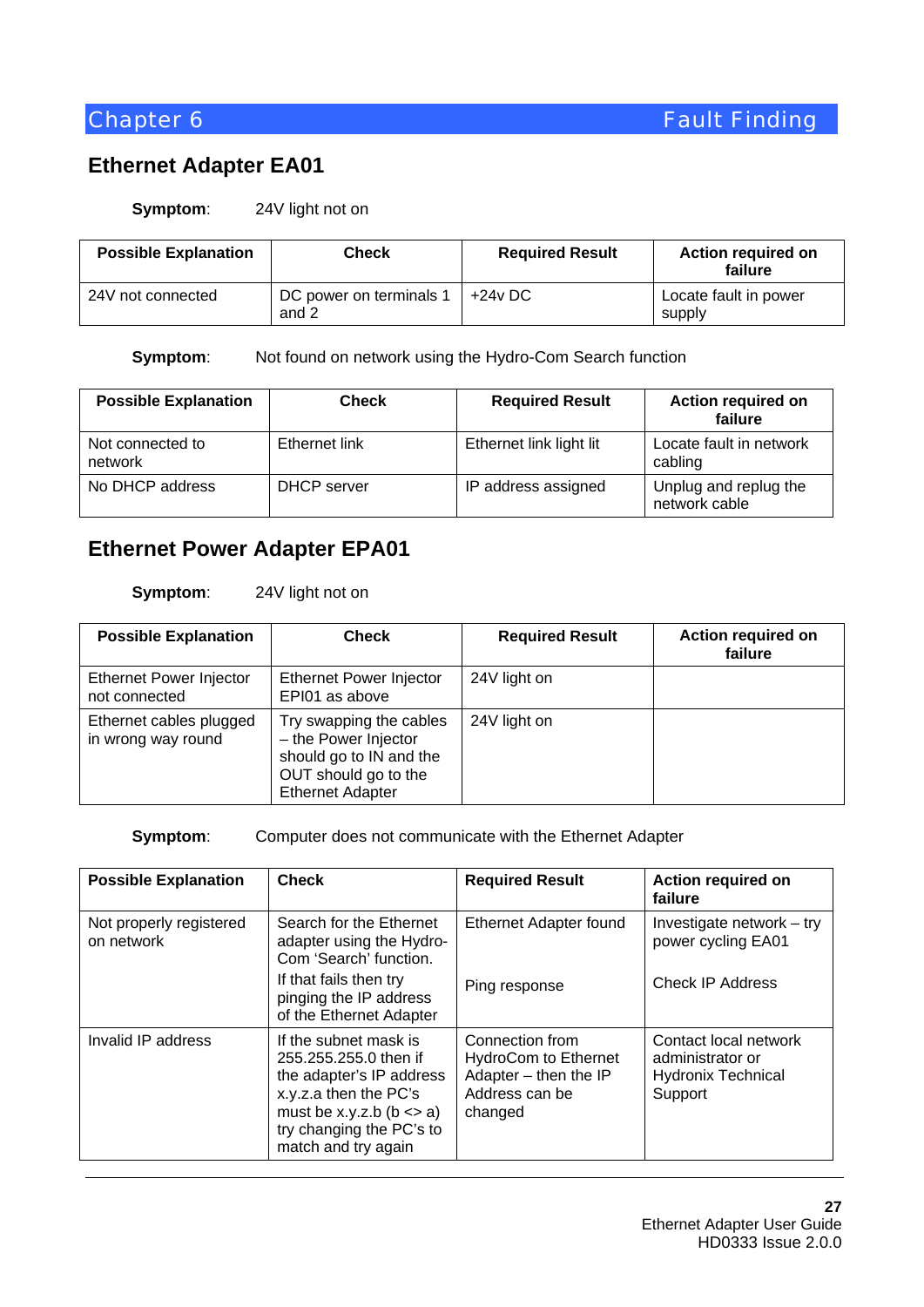### **Symptom:** Computer does not communicate with the sensor

| <b>Possible Explanation</b>      | <b>Check</b>                  | <b>Required Result</b>               | <b>Action required on</b><br>failure                   |
|----------------------------------|-------------------------------|--------------------------------------|--------------------------------------------------------|
| Not wired correctly to<br>sensor | Wiring connections of<br>EA01 | Transmit and receive<br>lights blink | Check sensor<br>connections, try a<br>different sensor |

# **Ethernet Power Injector EPI01**

**Symptom**: ON light not illuminated

| <b>Possible Explanation</b>                      | Check                                      | <b>Required Result</b> | <b>Action required on</b><br>failure |
|--------------------------------------------------|--------------------------------------------|------------------------|--------------------------------------|
| <b>Ethernet Power Injector</b><br>not plugged in | Power supply to Ethernet<br>Power Injector | ON light illuminated   | Try a different EPI01                |

**Symptom:** CONNECT light not illuminated

| <b>Possible Explanation</b>                                                   | <b>Check</b>                     | <b>Required Result</b>              | <b>Action required on</b><br>failure      |
|-------------------------------------------------------------------------------|----------------------------------|-------------------------------------|-------------------------------------------|
| Ethernet cable to<br><b>Ethernet Power Adapter</b><br>faulty or not connected | Cable between EPI01<br>and EPA01 | <b>CONNECT light</b><br>illuminated | Replace cable or try a<br>different EPA01 |